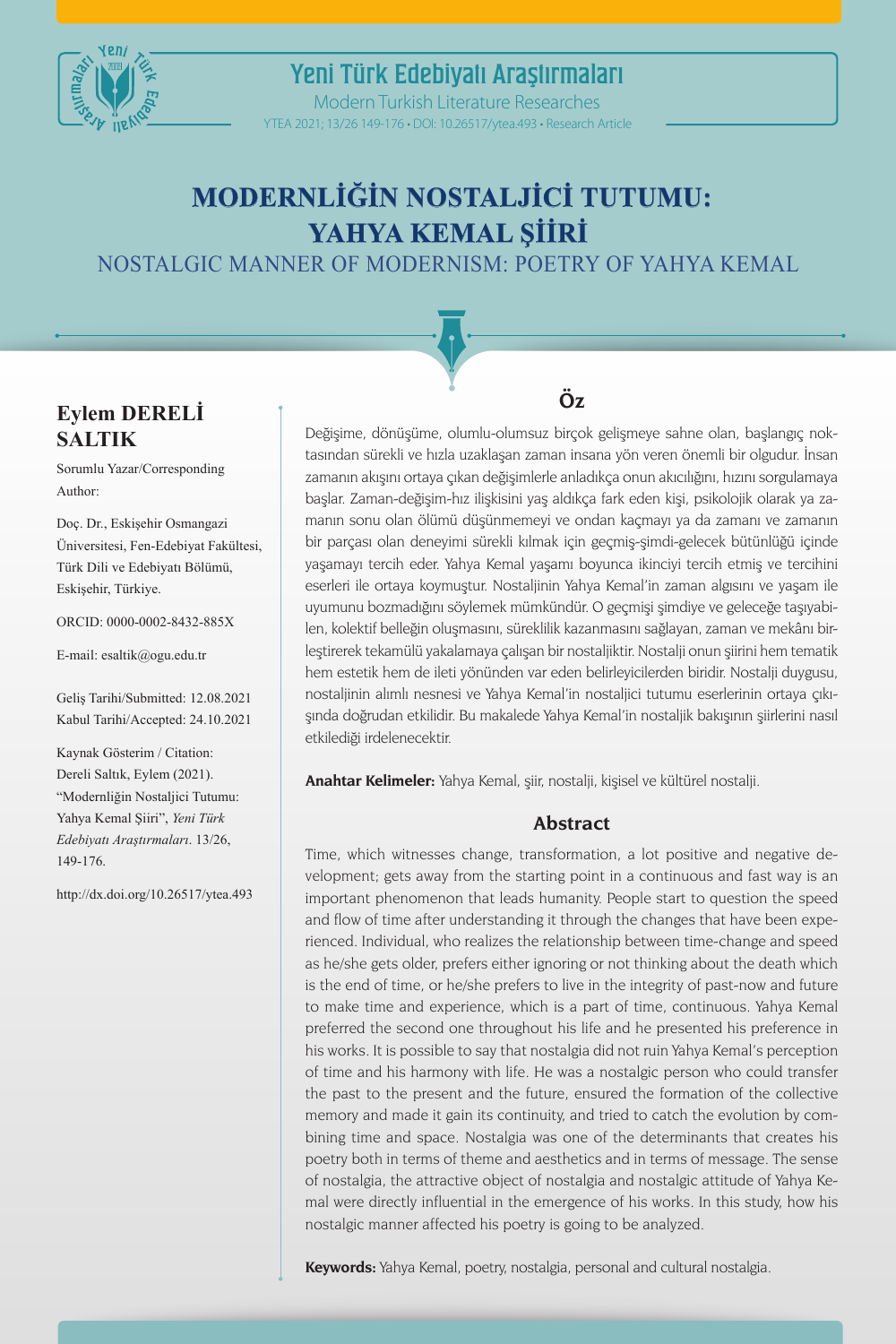### Extended Summary

Nostalgia is a phenomenon that includes a lot of concepts such as past, experience, reminiscence, objects, memory, feelings etc. and through this property it can draw people to itself in any part of life. Whether it is a pathological disease, a state of emotion or an object of consumption, nostalgia has been a concept that has existed since the 16th century. Nostalgia, which is thought to have emerged because of mostly negative conditions, has developed with positive definitions and meanings, especially since the 19th century. It has been determined that the feeling of nostalgia felt in the cases of longing, deficiency, incompatibility has many positive/negative effects on society and the individual. Nostalgia has the power to change all the bad conditions that led to its existence. Society/ individual can eliminate the negativity that lead them to extinction and ensure their continuity by keeping their memory alive through nostalgia. The main thing here is that the subject is not captivated by nostalgia. This is because captivity can prevent the subject from perceiving, interpreting "now" and directing the future.

Another important role of nostalgia emerges in the process of formation of individual/collective memory and consciousness. The formation and continuity of the memory is possible through the transitivity between the past-present-future. Nostalgia has an attractive object that carries the past of the individual/society into the present and the future in the continuity relationship in which time zones determine each other. If individual/society remembers the attractive object of the past, it will affect the present/future positively as long as the feeling of nostalgia does not turn into an obsession. Nostalgia, which is in life along with everything in the past, gets form in line with the conditions of the period or the psychology of the individual and returns to them. Therefore, the approach of individual/ society towards nostalgia is important for a pleasant present and future. It is essential that the subject, who is conscious of the fact that bitter or sweet experiences build the present and the future, can control the feeling of nostalgia. External factors that activate the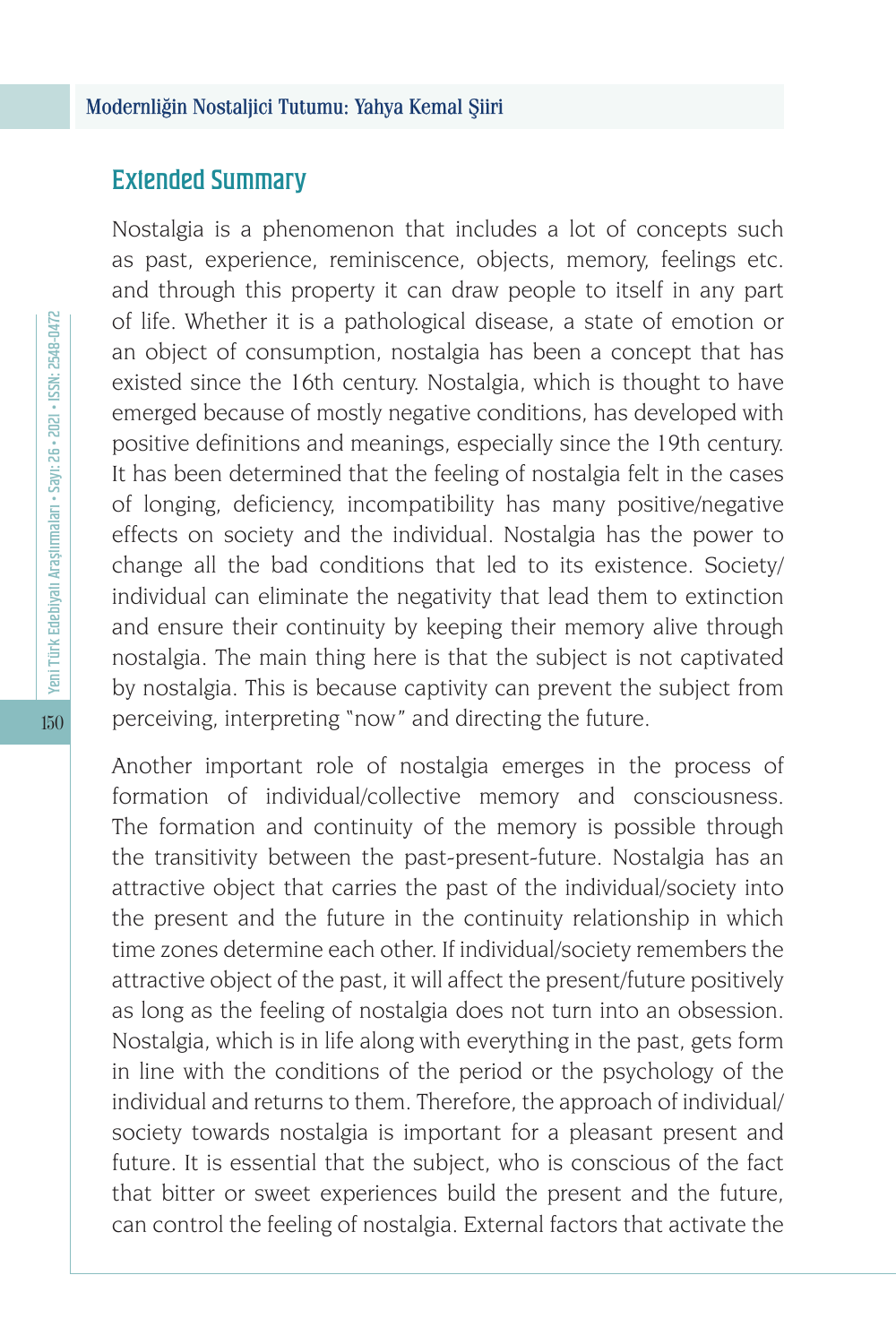feeling of nostalgia can affect the control power of subject positively or negatively.

Nostalgia is a basic feeling that brings the individual and society into existence by giving meaning to life and identity for Yahya Kemal. He was an artist who sought his ideal with the sense of nostalgia. Language, history, cultural values were the attractive objects of his search. While trying to describe the existence of both himself and the nation to which he belongs, Yahya Kemal described the attractive objects of nostalgia with their appearance in the historical process. Nostalgia, nostalgic feeling, all nostalgic values have existential importance for his world of thought and art.

The reasons that lead Yahya Kemal to nostalgia are as follows: the period he lived in, Turkish history and culture, national consciousness, historical consciousness, space perception, his ideals and readings, Istanbul, Paris etc. It is seen that the determinants of his thought system also directed his works through the sense of nostalgia. The sense of nostalgia, the attractive object of nostalgia and nostalgic attitude of Yahya Kemal were directly influential in the emergence of his works. The feeling of nostalgia was important for Yahya Kemal in order to make sense of life, to define identity, to capture personal and national dignity, and to ensure the continuity of the nation.

Believing that the future can be built by being fed from the roots of the past, Yahya Kemal embraced the attractive object of nostalgia through this awareness. The object of nostalgia did not enslave him to the past. Although there was a subject who was not satisfied with the present and wanted to return to the past in his works, the horizon was always there in his ideals. It is possible to say that nostalgia did not ruin Yahya Kemal's perception of time and his harmony with life. He was a nostalgic person who could transfer the past to the present and the future, ensured the formation of the collective memory and made it gain its continuity, and tried to catch the evolution by combining time and space. Therefore, there is real nostalgia in his poems. Yahya Kemal, who went back to his roots, moved from reality, and cared about all material and spiritual values of the nation, tried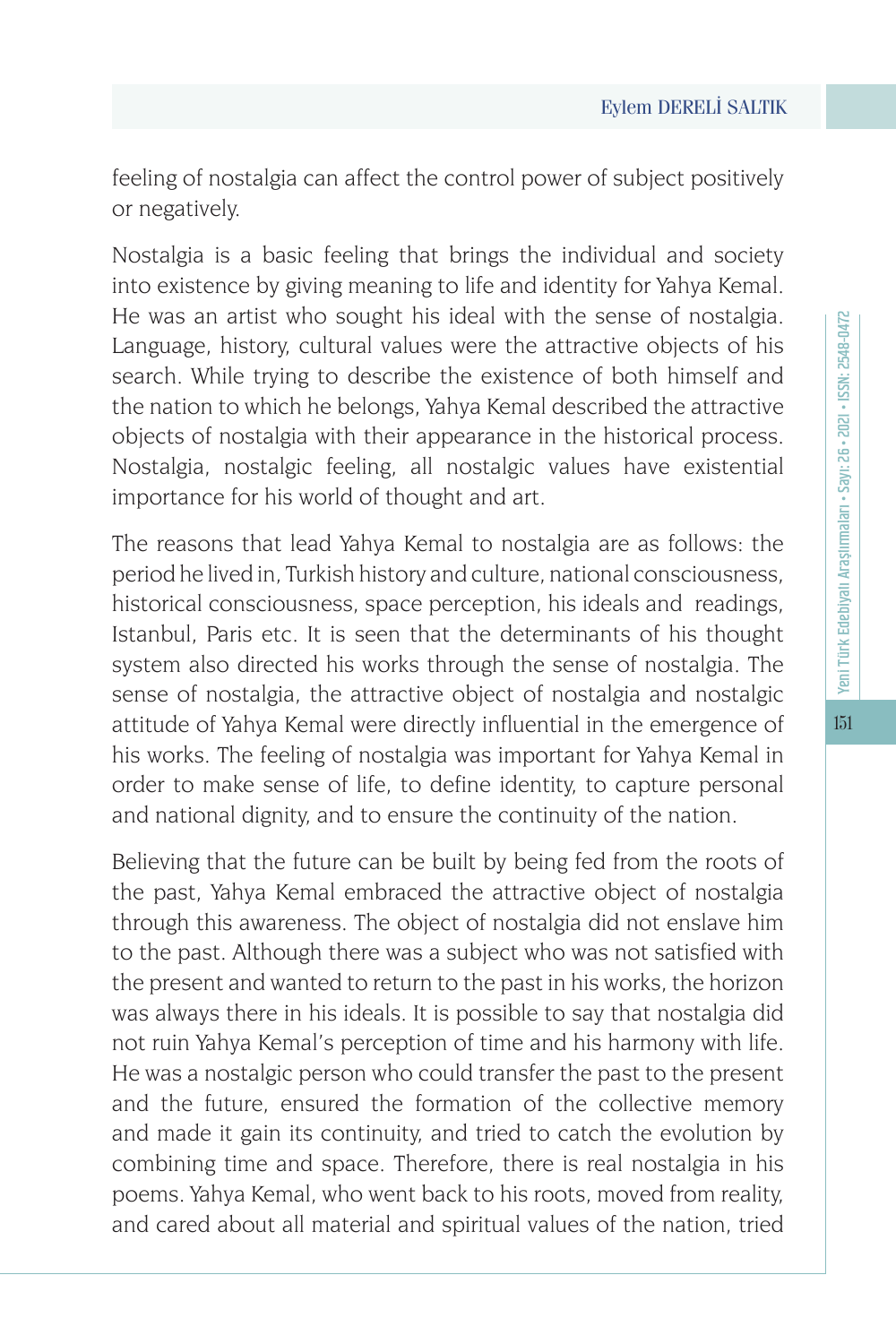to construct the future by considering realized or unrealized dreams with a realistic perspective.

The negative effects of nostalgia that make people stagnant are not seen in Yahya Kemal's life and works. Nostalgia is a founder element that is suitable for the necessities of the present and the future in his works. Yahya Kemal managed to stay away from melancholy since he was not an artist who lived with the good/bad experiences of the past. The disharmony, introversion, disbelief, indifference and hopelessness of a melancholic person are seen neither in Yahya Kemal's mind nor in his works. He was able to resist the effect of melancholy, which destroys the experience of modernism and makes the individual stagnant thanks to the constructive properties of nostalgia. Nostalgia was the fictional space of his memory and works.

The fiction in Yahya Kemal's poems is about personal and cultural nostalgia. It is seen that Yahya Kemal constructed personal nostalgia with a feeling of longing full of sadness, and cultural nostalgia with the excitement that told the identity of the Turkish nation and reminded it of its past and power.

The aim of this article is to examine the relationship between Yahya Kemal's nostalgic attitude and his poetry. The elements and feelings of nostalgia had a constructive effect on Yahya Kemal, one of the founding names of modern Turkish poetry, while achieving the spot he was looking for. Thanks to this property and through new readings, his poetry will continue to evolve in a nostalgic and up-to-date form.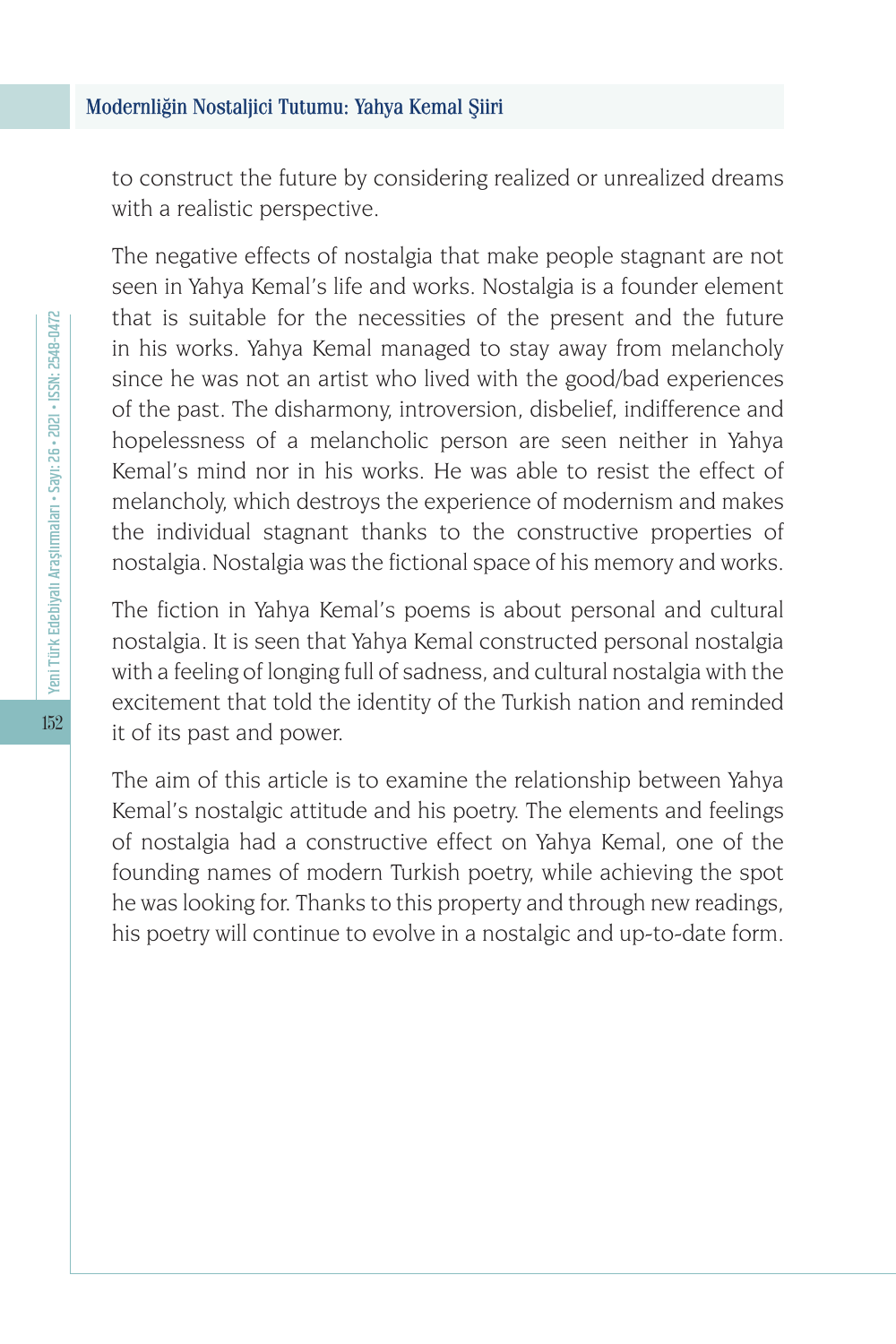#### Eylem DERELİ SALTIK

*Nostalji, olumlu bir hatıradan daha fazlasıdır.*

Routledge, C., Wildschut, T., Sedikidis, C.

## Giriş: Nostaljinin Güncelliği

Zaman geçer ancak zamana bırakılanlar ebedi kalır. Bu ebediliğin nedenlerinden biri nostaljidir. Nostalji geride kalanın, geriye dönüp geçmişi bugüne taşımak isteyenin mekânıdır. Nostaljinin ortaya çıkışında acı deneyimler- cennetten kovulmak, evden uzak kalmak, geçmiştekini bulamamak vb.- etkili olsa da kavram, zamanla farklı teorilerin tanımlamaları ile çeşitli anlamlar kazanmış ve sonuçta nostaljiye ait tüm ögeler güncel kalabilmiştir. Nostalji İsviçreli paralı askerlere ait patolojik bir hastalık iken ardından göçmen psikozu olarak ortaya çıkmış, son olarak ise tüketimi harekete geçiren bir duyguya dönüşmüştür.

Nostalji kavramının ortaya çıkışına neden olan olay, savaş; alan ise tıptır. 14. yüzyılda çeşitli nedenlerle evinden uzakta kalmış insanların trajik yaşamları nostalji hastalığının kaynağı olmuştur. Cassin'e göre nostalji İsviçre Almancasından gelen ve ancak 17. yüzyılda literatüre geçmiş bir hastalığın adıdır (2018: 16-21). 14. Louis zamanında ona hizmet eden paralı askerler, çoban ezgileri ve Alp şarkıları dinledikçe ev ve yurt özlemi duymaya başlamış; evlerine/yurtlarına kavuştuklarında hastalıktan kurtulmuşlardır. Bu nedenle nostaljinin geçici bir hastalık olduğu, tedavi edilebileceği düşünülmüştür. Ancak yaşam koşullarının değişmesiyle ortaya çıkan olumsuz durumlar nostalji-yaşam-insan ilişkisini etkilemiş; nostalji insanın eksik kalmışlığından ötürü tedavisi mümkün olmayan bir hastalık olarak kabul edilmiştir. Rus araştırmacı Svetlana Boym'a göre sanayileşme ve teknolojik gelişmelerin insanları derinden etkilemesi nostaljinin kronik bir hastalığa dönüşmesinin başat nedenidir. Kronikleşen nostaljik hâl modernleşmenin insanı benlik sorgulamasına itmesiyle günümüze kadar gelmiştir.

Boym modernleşme ile yayılmaya başlayan nostaljinin, "kolektif hafızası olan bir cemaate duy(ulan) dokunaklı bir hasret(le), parçalanmış bir dünyada sürekliliğe duyulan bir özlem" (Boym, 2009: 15) le savunma mekanizmasına dönüştüğünü belirterek nostaljinin yaşam devam ettiği sürece gündemde olacağına değinmiştir. Barbara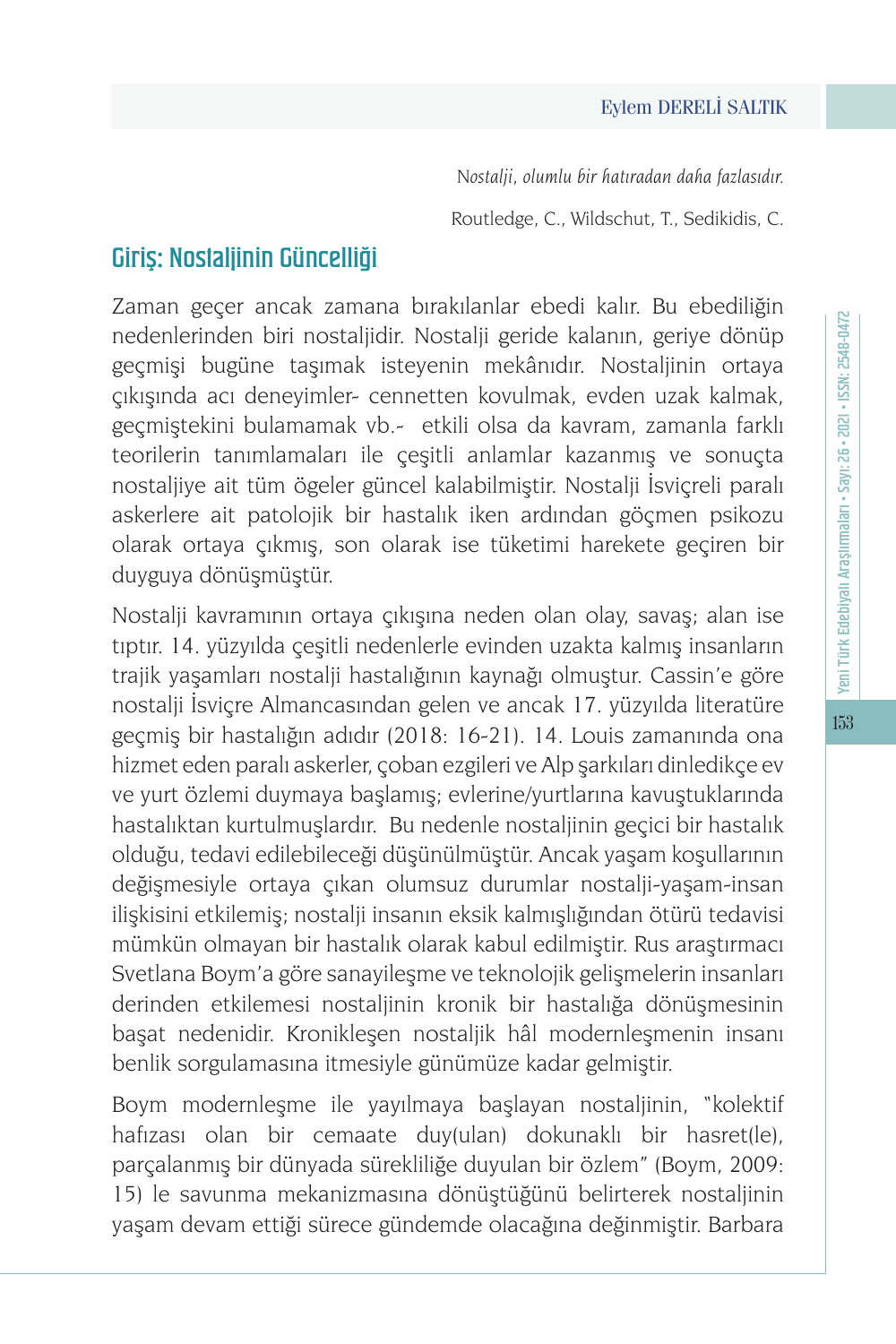Cassin ise nostaljiyi "istilacı ve tatlı duygu, köken gibi, bize sürekli sevimli ve insani bir kültür olgusu olduğunu hatırlatıcı emareler verilen seçilmiş bir kurgu" (2018: 13) olarak tanımlamıştır. Nostaljiye ait her bir özellik- istilacı, sevimli, insani, seçilmişlik- nostaljinin gündemde kalmasına aracı olacak türdendir. Tanımlar, yorumlar; zamana, kişiye, mekâna göre farklılık gösterirken dikkati çeken nokta nostaljinin güncelliğidir.

Nostaljinin güncelliğinin tarih, sosyoloji, psikoloji, felsefe vb. alanlara göre çeşitli nedenleri bulunmaktadır. Nostaljinin sürekli olmasının iki temel nedeni zaman-bellek ilişkisi ile yaşam-deneyim ilişkisidir. Zamanın hızlı akışına karşı belleğin zamanı bütüncül kılma arzusu ve yaşamın deneyimler bütünü olması nostaljinin insan yaşamında, duyguya dönüşmese bile, her zaman var olacağını gösterir. Nostalji geçmişin boşluklarını doldurmak, hâlden memnun ol(a)mamak, "nostaljinin alımlı nesnesi" (Boym, 2009: 14)ne tutulup kalmak, deneyimi tekrarla(yama)mak, bireysel/kolektif belleği canlı tutarak geleceğe yön vermek, zamanın hızlı akışını yavaşlatmak, nostaljiyi ve nostaljik nesneleri sanat ve dil aracılığıyla yeniden yaratmak, nostaljiyi tüketim aracı olarak kullanmak<sup>ı</sup> vb. nedenlerden ötürü, ironik bir söylemle, yaşamın canlı olgularından biri olagelmiştir.

Nostaljiyi canlı tutan nedenlerin insan yaşamında olumlu etkiler bıraktığı yapılan araştırmalarla ispatlanmıştır. Clay Routledge, Constantine Sedikides, Tim Wildschut nostalji üzerine yaptıkları deneysel çalışmalarda kavramın ortaya çıkış ve gelişim sürecini, insanın varoluşunu tanımlamada nostaljinin temel işlevlerinin neler olduğunu ve insanda anlam duygusu yaratarak yaşamına nasıl yön verdiğini ayrıntıları ile incelemişlerdir. Varılan sonuç nostaljinin insanı olumlayan varoluşsal bir olgu olduğudur (2011: 638-652). Bu tespit, nostalji-birey ilişkisinin kaçınılmazlığını ortaya koymaktadır. Kaçınılmaz ilişkinin insan psikolojisini/yaşamını nasıl etkilediği özellikle The power of the past: Nostalgia as a meaning-making resource isimli makalede ayrıntıları ile verilmiştir. Araştırmanın sonucunda nostaljinin insan psikolojisi ve toplum sosyolojisi üzerinde yarattığı etkiler şöyle sıralanmıştır:

<sup>1</sup> Ayrıntılı bilgi için bkz. Cross, Gary (2018). *Tüketilen Nostalji*. Eren Turan (Çev.). İstanbul: The Kitap.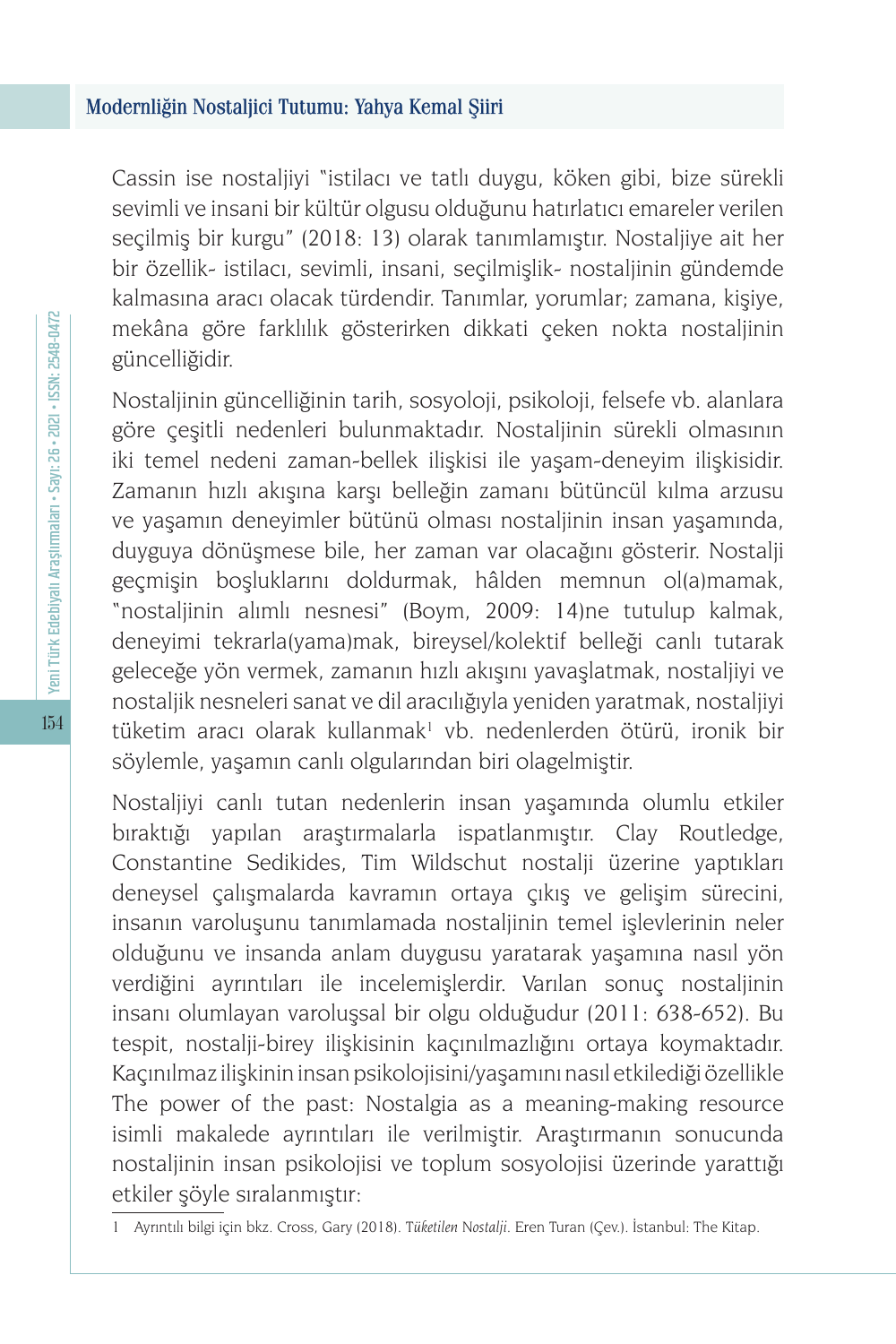1.Yaygın bir duygudur.

2. Varoluşsal tehdidi azaltır.

3. Olumlu ruh hâlini, benlik saygısını ve sosyal bağlılığı arttırır.

4. Stres faktörü ile başa çıkabilmeyi sağlar.

5. Yaşamın anlamını vurgular.

6. Yaşanmış bir mutluluk deneyimine ve bireyin arzularına göre geleceği etkiler (Routledge etc. 2012: 452-460).

Yahya Kemal için nostalji yaşamı, kimliği anlamlandırarak bireyi ve toplumu var eden temel bir duygudur. O, idealini nostalji duygusu ile aramış bir sanatçıdır. Dil, tarih, kültürel değerler onun arayışının alımlı nesneleridir. Yahya Kemal hem kendi hem de ait olduğu milletin varoluşunu tanımlamaya çalışırken nostaljinin alımlı nesnelerini tarihi süreçleri içindeki görünümleri ile anlatmıştır. Nostalji, nostaljik duygu, nostaljik tüm değerler onun düşünce dünyası ve sanatı için varoluşsal öneme sahiptir.

## Nostaljik Tutum Yahya Kemal İçin Bir Tercih Midir?

Nostaljk tutum Yahya Kemal icin bir tercih midir? Basligindaki ilk cümle

Yahya Kemal uzerine yapilmis calismalarda Yahya Kemal'in nostaljiyi tercih etme nedeni, muhafazakar ve nostalji kavramlarının ortak ozellikleri açıklanarak kısmen ortaya konulmuştur.<sup>2</sup> İki kavramın temel ortaklıklarını şöyle özetlemek mümkündür: İkisinin de ontolojik nedeni geçmiş ve deneyimdir. İkisi de belirsizlikten hoşlanmaz ve ikisi de sağlam bir gelecek ister. Ancak nostalji her ne kadar muhafazakâr düşünce biçimini oluşturan unsurlardan biri olsa da ortaya çıkışı ve zamanın değişkenlerine verdiği tepkilerle muhafazakâr mizaçtan farklı özellikler gösterebilir. Karl Mannheim *İdeoloji ve Ütopya* isimli eserinde muhafazakâr bilincin özelliklerini şöyle açıklamıştır:

"İnsanoğlunun, uyumluluk içinde bulunduğu sürece kendini çevreleyen reel koşulları teorik düşünce konusu edeme(z).(…)

155

<sup>2</sup> Bkz. Beriş, Hamit Emrah (2010). "Nostalji, Muhafazakârlık ve Türkiye". *Muhafazakâr Düşünce*.7:24-25:47-74.; Yalçın, Fatih (2013). "Modern Bir Muhafazakâr: Yahya Kemal". *Muhafazakâr Düşünce*. 10:37:47-66.; Turgut, Hasan (2019). "Janus'un İki Yüzü: Yahya Kemal", *Yeni Türk Edebiyatı Araştırmaları*. 11-21:223-241.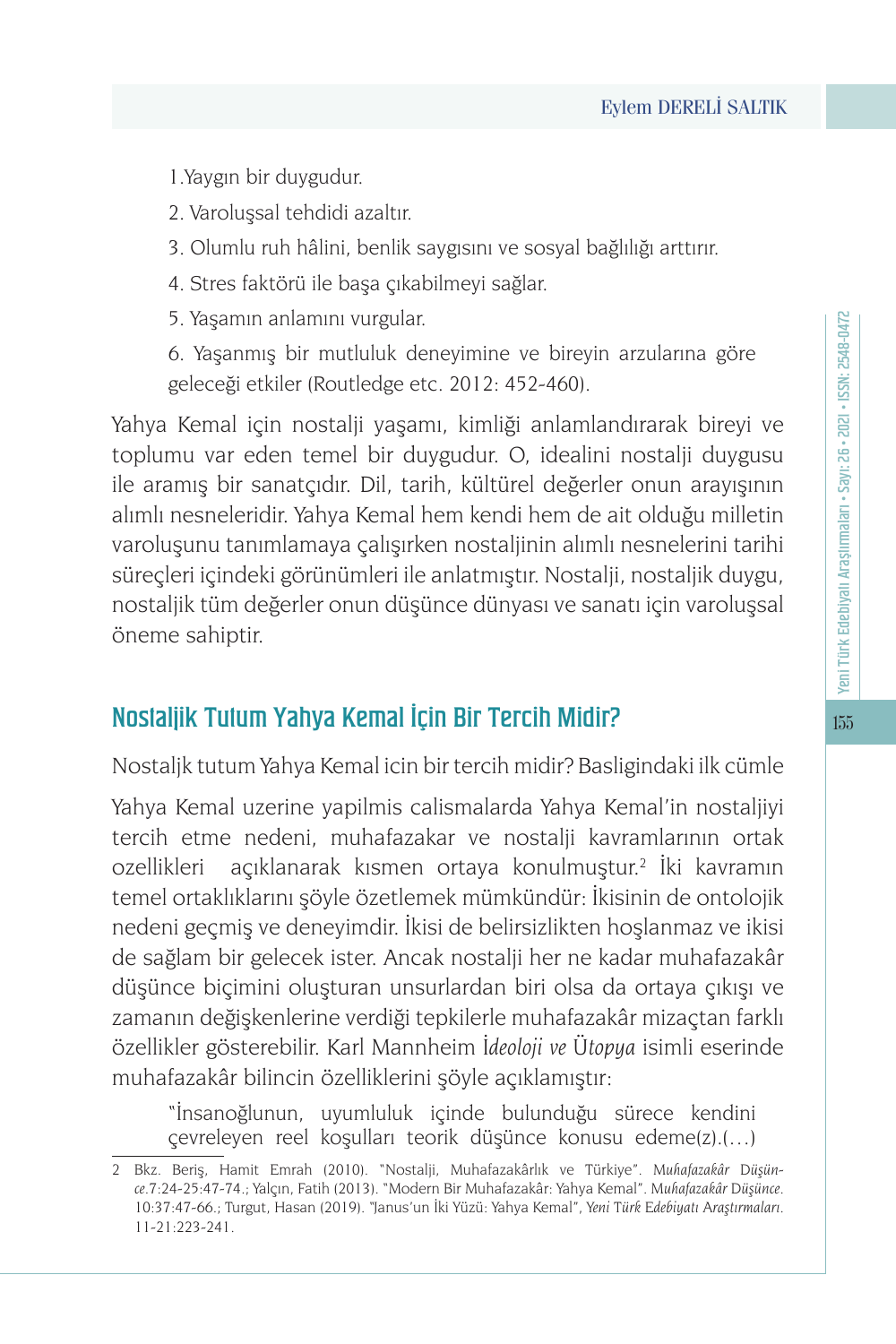Varoluşun bu aşamalarında, tüm çevreleyici unsurları daha çok dünya düzenine ait sayma, dolayısıyla da problemsiz bir şey olarak algılama eğilimindedir. (…) Ütopyası yoktur; zira, yapısı gereği egemen olduğu gerçeklikle tamamıyla uyum içindedir." (2002: 251)

Oysaki "Nostalji kişisel ihtiyaçlar ve politik arzuların çeşitliliğine cevap verir. Nostaljik anlatılar sayısız farklı görüş, değer ve ideali somutlaştır(an)" (Tannock, 1995: 454), "sosyal protesto"dur (Tannock, 1995: 458).

Mannheim'ın ve Tannock'un tespitleri temelde birleşen kavramların sonrasında farklı kabullerle nasıl ayrıştığını ortaya koymaktadır. Muhafazakârlığın siyasi bir ideolojiye dönüşmesi<sup>3</sup> ile nostaljinin bir tüketim aracı4 hâline gelmesi de ayrışmanın niteliği bakımından ilginçtir. Muhafazakâr bilincin kendini yenilemesi karşıt düşüncelerin ona tepki göstermesi ile mümkün olmuş, bu nedenle muhafazakârlık zamanla liberalizm ve sosyalizm ile birlikte siyasi bir ideoloji hâlini almıştır. Nostalji ise kapitalist sistemin bireyi ele geçirmesinin bir sonucu olarak tüketim malzemesine dönüşmüştür. İlginç olan, bu gerçekliklerin her iki kavramın güncelliğine aracı olmasıdır.

Yahya Kemal şiirinde nostalji, toplumun ve öznenin dili olarak süreklilik gösteren, bireysel bellekten kolektif belleğe, temadan sembolik dile eserleri etkileyen güncel ve önemli bileşenlerinden biridir. Onun şiirlerinde "bireyselden geleneksele, gelenekselden evrensele açılan bir görüntü arz eden" (Şahin, 2016: 101) simgesel anlatım hem nostaljinin hem de yerel kalmadığı için nostaljik öznenin sürekliliğini sağlamıştır.

Nostaljinin ortaya çıkış nedeni, alt bileşenleri (olay, kişi, eşya, ritüel vb.), etkileri, sonuçları yaşamın aynası olan edebiyat alanında da yerini bulmuştur. Yahya Kemal şiiri, nostaljinin ontolojik bir unsura dönüştüğü önemli örneklerden biridir. Yahya Kemal Osmanlı İmparatorluğu'nun yıkılış, Türkiye Cumhuriyeti'nin kuruluş yıllarında ülkesini ve Batı'yı yakından izlerken değişmeye başlayan dünya düzeni ve ortaya çıkan fikir akımlarının etkisiyle Türk tarihine yönelmiş,

<sup>3</sup> Bkz. Nisbet, Robert(2011). *Muhafazârlık*. Kudret Bülbül, M. Fatih Serenli (Çev.). Ankara: Kadim. 19-23.

<sup>4</sup> Bkz. Cross, Gary(2018). *Tüketilen Nostalji, Hızlı Kapitalizm Çağında Hatıralar*. Eren Turan (Çev.). İstanbul: The Kitap.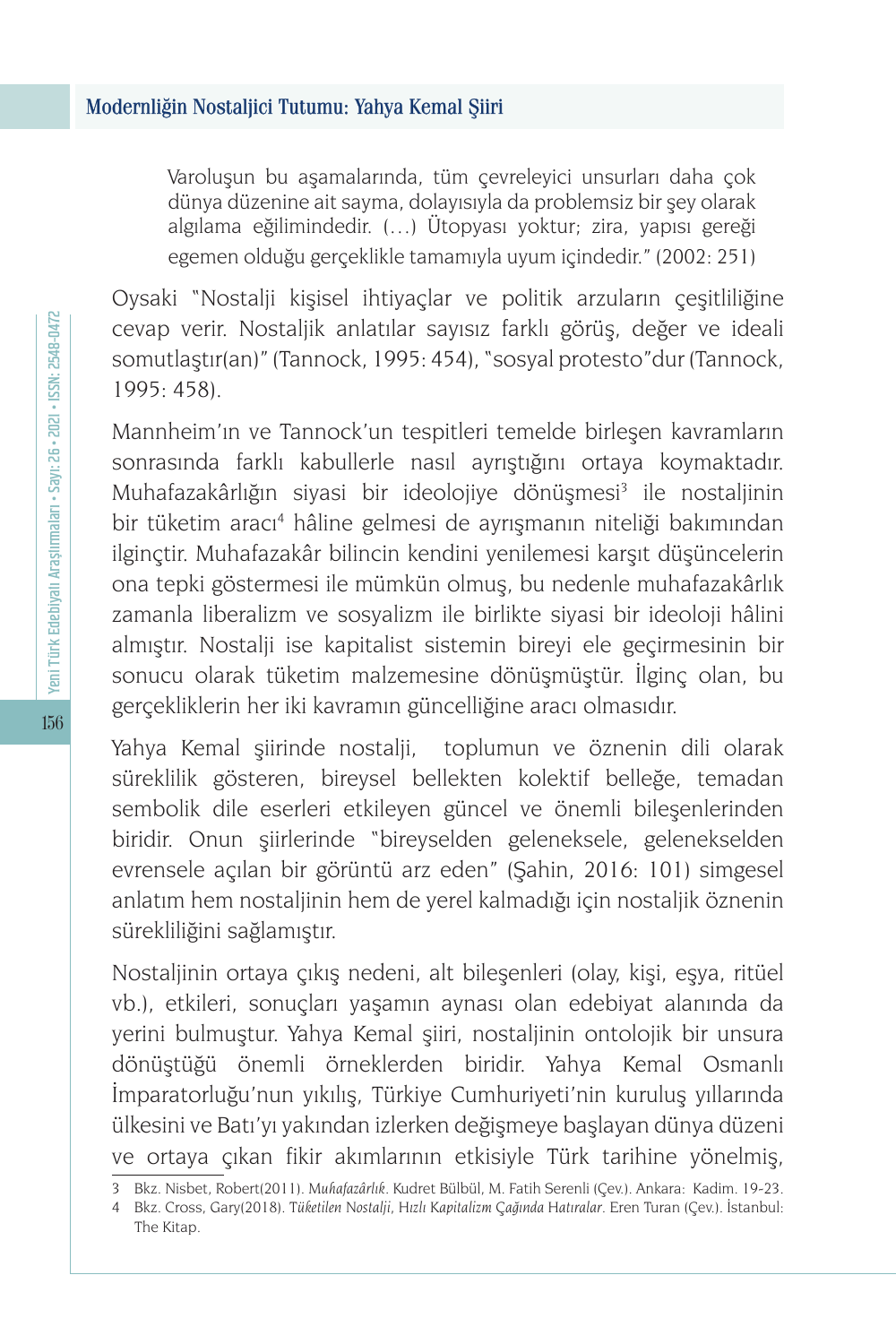hedefini Türk milletinin "ideal evini inşa etmek" (Boym, 2009: 17) olarak belirlemiştir. İdealin kaynağı Türk milletine ait değerler, tutum muhafazakârlık, duygu ise nostaljidir. Hem şairi hem de eserlerini var eden tercihlerin ortak özelliği "geçmiş" gibi görünse de aslında hepsinin varlık amacı "gelecek"tir. Yahya Kemal "kökü mazide olan âti"yi maziyi ve şimdiyi eleştirel/yenilikçi bakış açısı ile irdeleyerek kurgulamaya çalışmıştır. Dolayısıyla Yahya Kemal şiirinde nostaljiyi Cassin'in ifadesiyle "seçilmiş bir kurgu" olarak yorumlamak yanlış olmayacaktır.

Kurgu kişisel ve kültürel nostalji üzerinedir. Çocukluğu, annesi, Üsküp, İstanbul, Paris kişisel nostalji; Türk tarihi, Türk mimarisi, Türk musikisi, Türk şiiri, Türk şehirleri, Türk düşünce ve kültür hayatının önemli isimleri ise kültürel nostalji unsurları olarak onun şiir terkibini oluşturmuştur. Geçiş isimli şiirinde ölümü yaklaşan ihtiyar insana "Mâzî köyünde, hâtıralar gölgesinde kal!" (Beyatlı, 1995: 98) diye seslenerek nostalji duygusunu her daim hissettiğini ele veren Yahya Kemal nostaljik tavır aracılığıyla bir taraftan dönemin acılarını gidermeye bir taraftan da öz kimliğinin oluşumunu sağlamaya çalışmıştır. Baker ve Kennedy'e göre öz kimliğimizi belirlemek için ilk şart "geçmişi anlamak"tır. Sonrasında ise öz kimliği yansıtmak için onu temsil eden "semboller geliştirmek" gerekir. Şartlar yerine getirildiğinde nostaljik yansımalar, zaman içinde bu kimliği korumamıza yardımcı olacaktır (1994: 172).

Yahya Kemal geçmişini iyi bilen bir tarihçi, iyi bir şair, iyi bir mimar, iyi bir musiki bilirdir. O nedenle nostaljik yansımalar duru Türkçe ve saf şiir anlayışı ile onun şiirini etkileyici kılmıştır. "Velhâsıl, o rü'yâ duruyor yerli yerinde!" (Beyatlı, 1995: 132) dediği yüzey yapıda geçmişin o mutlu günleri, derin yapıda bizi biz yapan her şey, onun şiirinin ana temalarını oluşturmuştur.

Yahya Kemal şiirinde annesi, Nakiye Hanım kişisel nostalji unsuru olarak önemli bir yer teşkil eder. Kişisel nostalji "kişiye özgü duygusal deneyimler"den oluşur. (Holak, 2005: 195) Ona annesini hatırlatan nostaljik unsurlar Üsküp, ezan, vatan, Türkçe; nostaljik duygu ise daha çok hüzündür. "Kaybolan Şehir", Üsküp'ün vatan topraklarından ayrılışının hüznüyle birlikte Üsküp'te doğan Yahya Kemal'e annesini hatırlatan mekânın kaleme alındığı şiirdir.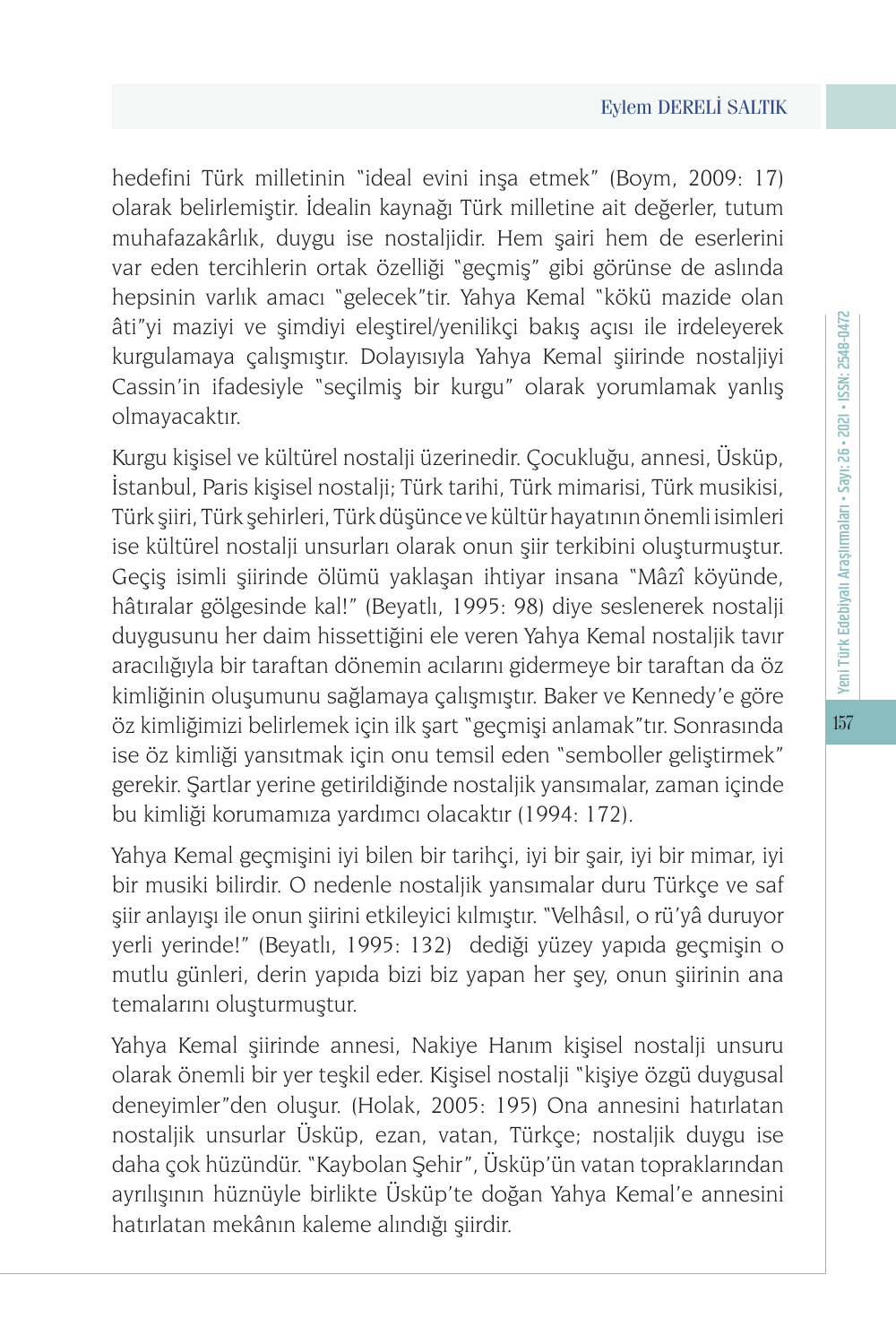"Ben girmeden hayâtı şafaklandıran çağa,

Bir sonbaharda annemi gömdük o toprağa, (Beyatlı, 1995: 72)

"Ufuklar" şiirinde ise nostalji duygusuna sebep olan mekân ufuk, deneyim ise yine annenin kaybıdır.

Annemin na'şını gördümdü;

Bakıyorken bana sâbit ve donuk gözlerle,

Acıdan çıldıracaktım.

Aradan elli dokuz yıl geçti.

Âh o sâbit bakış el'an yaradır kalbimde. (Beyatlı, 1995: 89)

Paris, tarihiyle, şiiriyle, insan ve toplum alıgısıyla Yahya Kemal'in fikir dünyasının temellerinin atıldığı ve olgunlaştığı mekândır. Paris'te "bir ömür geçiren" şair, "Eski Paris" isimli şiirinde o süreçte neler yaşadığını, neler ile ilgilendiğini anlatmıştır. Onun için Paris belleğinin parçalarından biridir. Paris'te geçen zamanı "nurlu bir gece" olarak imleyen şair, o yılların idealine yön veren, his ve haz yüklü yıllar olduğunu belirtmiştir. Şiir, Yahya Kemal'e o günlerin hazzını yaşatan kişisel nostaljinin önemli örneklerinden biridir.

Eski Pâris'de bir ömür geçti,

İdeal rüzgârlarıyle hür geçti.

 $(\ldots)$ 

Başka yıldızda bir hayât imiş o.

His ve haz yüklü kâinât imiş o. (Beyatlı, 1995: 156)

Yahya Kemal, "Büyü Şiir"de de Paris yıllarına geri dönmüş, Paris'i Baudelaire ile birlikte hatırlamıştır. Fransız şiirinin kendisini nasıl etkilediği anlattığı dizelerde ona nostaljik duyguyu yaşatan Paris, Baudelaire ve eseri "Kötülük Çiçekleri"dir. Vatanına dönse de yaşadığı mutlu deneyimleri hatırlamaya devam etmektedir.

Bir gün vedâ edip o diyârın hayâtına,

Döndüm bütün bütün vatanın kâinatına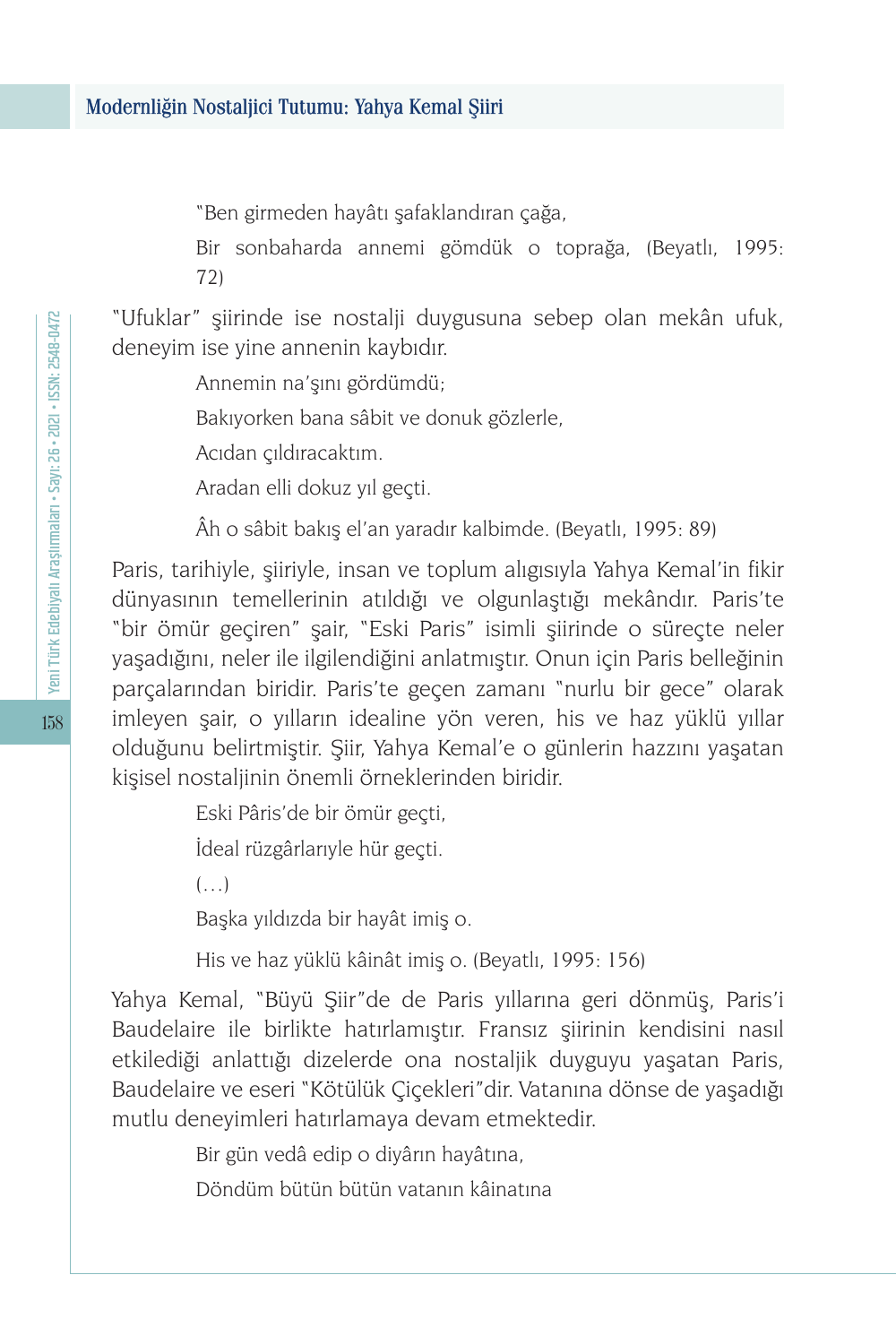Lâkin o bahçelerde geçen devre'den beri

Kalbimde solmamıştır o şi'rin çiçekleri. (Beyatlı,1995: 158)

Kültürel nostalji "birden fazla kişinin ortak deneyimlerini kapsar" (Holak, 2005: 196). Kültürel nostaljinin varlığı kolektif belleğin ve dolayısıyla belleğin sahibi öznenin sürekliliğini sağlar. Musikiden mimariye Türk kültür hayatının pek çok unsuru nostaljinin alımlı nesnesi olarak Yahya Kemal'i etkilemiş ve ortaya çıkan kültürel nostalji Yahya Kemal şiirinin medeniyet şiiri olarak nitelendirilmesini sağlamıştır.

Türk tarihi Yahya Kemal şiirinin önemli kaynaklarından biridir. Tarihin var ettiği kolektif bellek canlı oldukça millet de canlı kalacaktır. Tarihi şiirlerinde, düzyazılarında duyarlı bir Türk aydını olarak kaleme alan şair topluma da aynı bakış açısını kazandırmak için çaba göstermiş, tarihin insanlarda "korku ve nefret duygusu uyandıran bir mevhume" (Beyatlı, 1991: 3) olmasını, unutulmasını engellemeye çalışmıştır. Yahya Kemal'e kültürel nostalji duygusunu yaşatan geçmişin ihtişamlı günleridir.

"Bin atlı, akınlarda çocuklar gibi şendik;

Bin atlı o gün dev gibi bir orduyu yendik!

Ak tolgalı beylerbeyi haykırdı: İlerle!

Bir yaz günü geçtik Tuna'dan kaafilelerle... (Beyatlı, 1995: 16)

dizeleriyle geçmişteki savaş meydanına giden şair, biz diliyle o dönemin öznelerinden olmuştur.

"Mohaç Türküsü" şiirinde de benzer tavırda bir şairle karşılaşmaktayız. Yahya Kemal biz zamirini kullanarak geçmişteki zafer günlerinin deneyimine ortak olduğunu vurgulamak istemiştir. Ortak deneyim savaş sonrası gelen zaferdir. Nal sesleri Türk milletine o günleri hatırlatacak nostaljik bir nesnedir. Türk milleti nal sesi işittikçe bugün için gereken gücü kendinde bulacaktır.

Bizdik o hücûmun bütün aşkıyle kanatlı;

Bizdik o sabâh ilk atılan safta yüz atlı.

159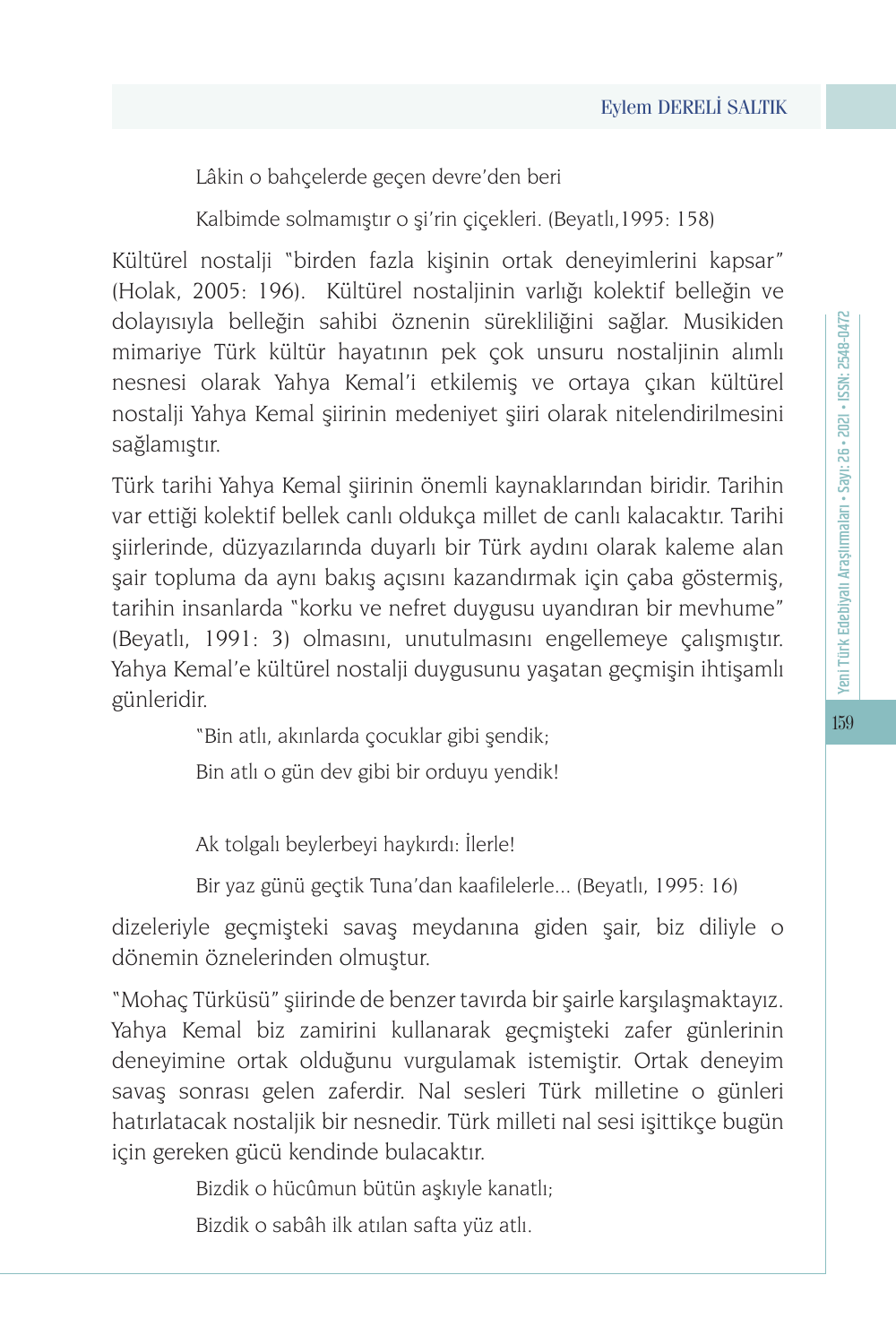#### $(\ldots)$

Bir bahçedeyiz şimdi şehitlerle berâber; Bizler gibi ölmüş o yiğitlerle beraber

Lâkin kalacak doğduğumuz toprağa bizden

Şimşek gibi bir hâtıra nal seslerimizden! (Beyatlı, 1995: 18-19)

"Bir Tepeden" şiiri de benzer ileti üzerine kuruludur. Bu kez şairi nostalji duygusuna iten İstanbul'dur. İstanbul tarihin sembolüdür. O, İstanbul ile insanı mutlu ve umutlu kılan nostalji duygusunu tatmaktadır.

Irkın seni iklîmine benzer yaratırken,

Kaç fethe koşan tuğlar ufuklarla yarışmış.

Târîhini aksettirebilsin diye çehren,

Kaç fâtihin altın kanı mermerlerle karışmış (Beyatlı, 1995: 14)

Yahya Kemal şiirinde "Tarih, vatan, tabiat, dil ve musiki ile bütünleşen "kadın" sadece medeniyetin bir hulâsası değil; aynı zamanda kaynağıdır, ruhunda ve vücudunda unsurlarını taşıyarak devamını sağlayacak ögesidir" (Tercüman, 2008: 280). Şair, "Mihriyar" şiirinde Türk tarihini Türk kadını ile sembolize ederek kültürel nostalji duygusu yaratan örneklerden birini daha vermiştir.

> Hayrân olarak bakarsınız da Hulyânızı fetheder bu hâli: Beş yüz sene sonra karşınızda İstanbul fethinin hayâli (Beyatlı, 1995: 66)

Türk musikisi Yahya Kemal'in bireysel ve kolektif bilincinin önemli değerlerinden biri olmuştur. Ona göre musikisinden anlamayan kişinin yaşamı idrak etmesi mümkün değildir. Bu nedenle Yahya Kemal şiirlerinde musikiyi hem bir ahenk unsuru hem de bir tema olarak çokça kullanmıştır. "Eski Mûsikî" şiiri onun musikiye yüklediği anlamı ortaya koyması bakımından önemlidir. Musiki Türk insanının bütün kültürel değerlerini anlamasının anahtarıdır. Çünkü Türkler vatanı musiki ile inşa etmişlerdir. Yahya Kemal'e göre herkes musikinin

160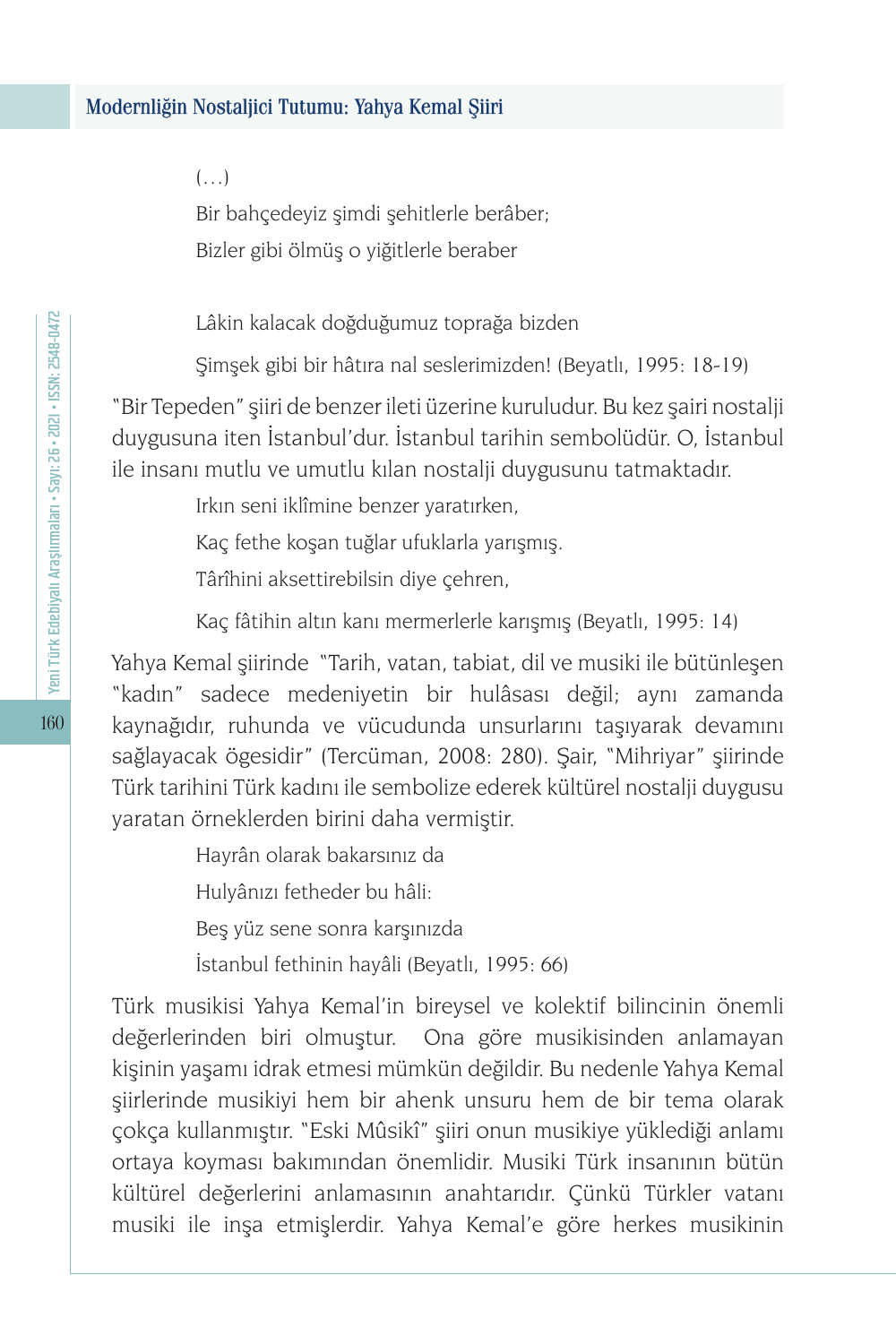değerini bilmelidir. Eski Mûsikî kültürel nostaljik nesnelerle okurun zaten geçmişine ait bu deneyimleri sürekli tatmasını sağlayacaktır.

> Çok insan anlıyamaz eski mûsikîmizden Ve ondan anlamayan bir şey anlamaz bizden

 $(\ldots)$ 

Bu neslin ortada dâhîcedir başardığı iş

Vatan nasıl karışır mûsikıyle, göstermiş. (Beyatlı, 1995: 34-35)

Mimari toprağın vatana dönüşmesini sağlayan en önemli sanat dallarından biridir. Türk'ün tarihini, coğrafyasını, kimliğini ölümsüz kılmak isteyen Yahya Kemal mimariyi de eserlerinin ana teması olarak bilinçle işlemiştir. Yahya Kemal 1935 yılında İstanbul'da yapılan İstanbul'un İmarı konulu toplantıya katılmıştır. Toplantı metni "Aziz İstanbul" eserinde yer alır (Beyatlı, 1992: 161-171). O, imar konusu kendisine danışıldığında İstanbul'un o güne kadar nasıl inşa edildiğini ayrıntıları ile anlatmıştır. Şimdinin hatalarına ve eksiklerine eleştirel tavırla yaklaşan şair öneriler de sunmuştur. Yahya Kemal 18 ile 20. yüzyıl İstanbul'unu karşılaştırdığı konuşmasında Avrupalılaşmanın ölçütlerini temel alan, ecnebi mimarlar kullanan imar planının Türk İstanbul'u ölüme doğru götürdüğü tespitini paylaşmıştır. Oysaki "İstanbul'un imarını yapacak olan İstanbul'un kendisidir" (Beyatlı, 1992: 171). Çeşmeden ağaca, camiden parka her yer Türklüğe ait değerlerle imar edilmelidir.

Yahya Kemal'e göre İstanbul her şeye rağmen Türk mimarisinin önemli bir örneğidir. O, şiirlerinde İstanbul'u her detayı ile anlatırken kolektif belleğin fotoğrafını yakalamıştır. "Yahya Kemal'de vatan, millet-halk bir bütündür. Nitekim o bu idrakini İstanbul'un şahsında bütün vatan olarak gör(müştür)" (Yetiş, 2006: 222). İstanbul'un semtleri, camileri, binaları, çeşmeleri vd. Türklüğün sembolü olarak şiirde canlı bir tabloya dönüşmüştür. "Koca Mustafapaşa" şiirinin

Öyle sinmiş bu vatan semtine milliyetimiz

Ki biziz hem görülen, hem duyulan, yalnız biz. (Beyatlı, 1995: 42)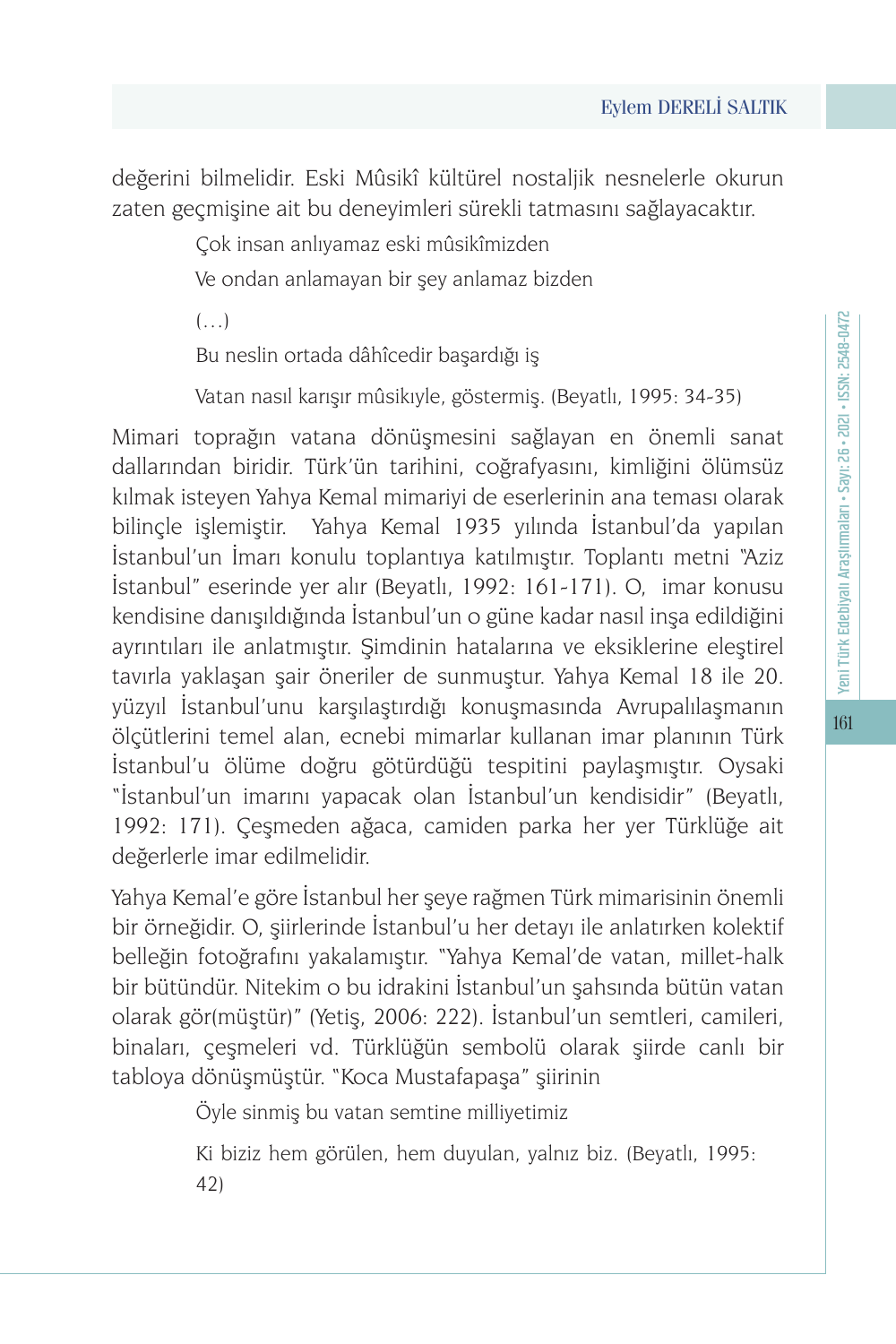dizeleri İstanbul'un bütününü saran anlamı içermektedir.

"Bir Başka Tepeden", Yahya Kemal'in en bilenen ve sevilen şiirlerinden biridir. İstanbul bu şiirde de mimari dokusuyla Türklüğün sembolü olarak anlatılır. İstanbul'un hangi semti olursa olsun orayı sevmek bile Türklüğü, geçmişi sevmek demektir. Türk insanı bu şehir sayesinde geçmişine sahip çıkması gerektiğini bilir. Yahya Kemal İstanbul gezintileri sayesinde İstanbul'u "her sabah yeni baştan fethetmiş" (Tanpınar, 1996: 181) ve gönül tahtının en güzel yerine yerleştirmiştir.

Sana dün bir tepeden baktım azîz İstanbul!

Görmedim gezmediğim, sevmediğim hiç bir yer.

Ömrüm oldukça, gönül tahtıma keyfince kurul

Sâde bir semtini sevmek bile bir ömre değer. (Beyatlı, 1995: 15)

"Ziyaret" de şaire nostalji duygusu yaşatan unsurların yer aldığı bir şiirdir. Çınar, servi ağaçları, şadırvanlar, çini ile süslenmiş bahçeler Türk kültürünün maddi, şair ve milleti üzerinde yaratacağı etki ise manevi değerleridir. İnsanın Atik Valide'yi gezerken karşılaştığı başka âlem Türklüğün geçmişidir. Bu semt şaire, okura nostaljik bir duygu yaşatıp onların kolektif belleğini canlı tutmaktadır.

> Yine birlikte, bu mevsimde, Atik-Valde'deyiz; Yine birlikte, bu mevsimde, gezip sezmedeyiz Bu çınarlarla siyah servilerin gölgesini; Bu şadırvanda suyun sanki ledünnî sesini. Eski mîmâra nasıl rahmet okunmaz burada? Suyu cennetten akıtmış bu güzel manzarada; Bu duvarlarda saatlerce temâşâya değer, Çiniden, solmayacak bahçeler açmış yer yer,; Mânevi râhata bir çerçeve yapmış ki gören Başka bir âlemi görmekle, geçer kendinden. (Beyatlı, 1995: 26- 27)

Nostalji hâlden memnun olmayanın sığındığı mekândır. Uzak ya da yakın geçmişe sığınmak isteyen herkese geniş bir alan sunan nostalji bu özelliği ile hep gündemde kalabilmiştir. Yahya Kemal nostaljinin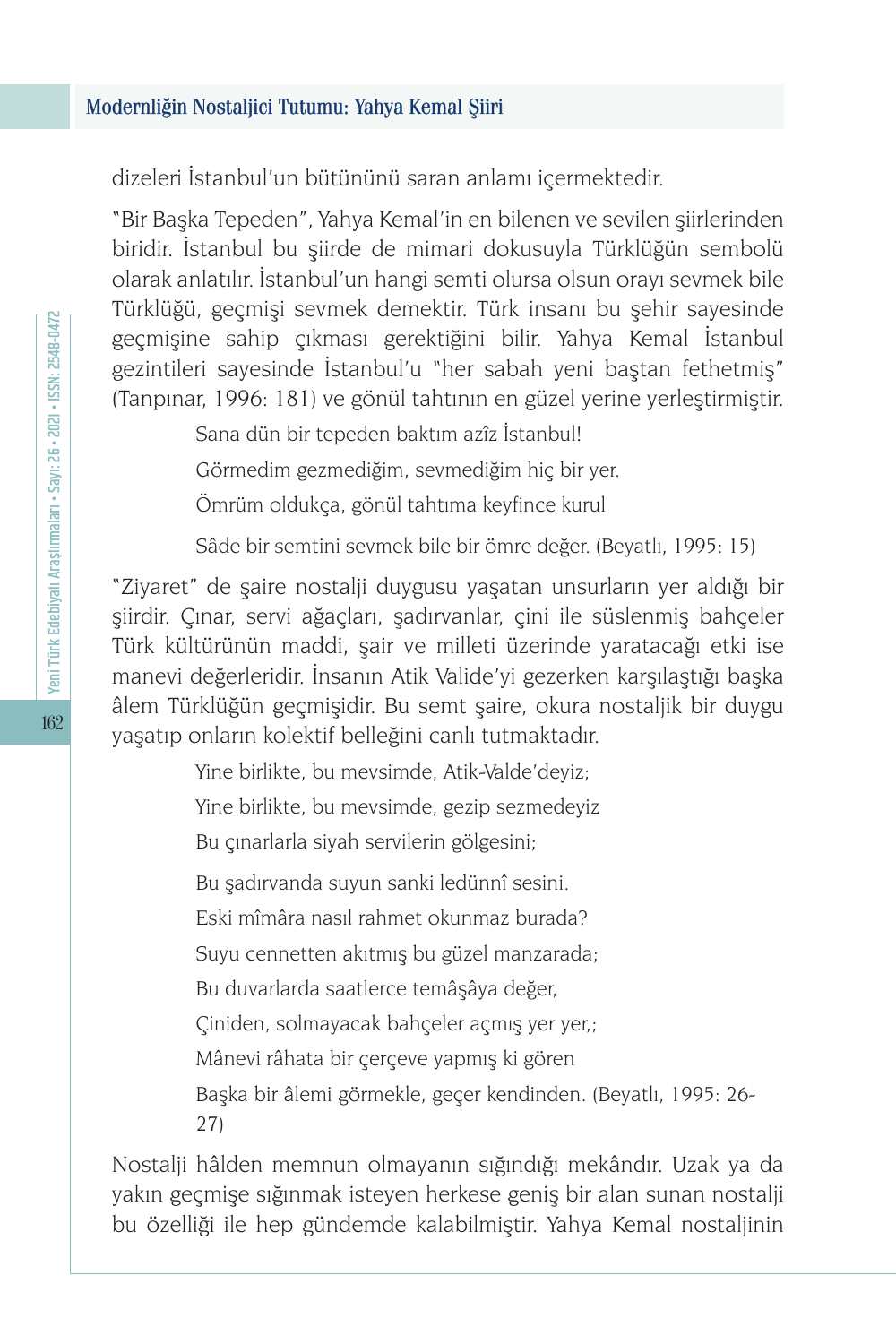bu avantajını şiirlerinde zamanda yolculuk yaparak kullanmıştır. Bazı şiirlerinde ise okuru nostaljik duyguya davet ettiği görülür. Verilen örnek, okura kalbindeki tatsız duygulardan nostaljinin alımlı nesnesine kendini bırakarak kurtulabileceğini anlattığı bir rubaidir.

> Beyhûde merâretleri kalbinden sil İstanbul'un etrâfı geniştir bunu bil

> Nefrette isen bu beylerin hâlinden

Beylerbeyi sâhilinde mâzîye çekil (Beyatlı, 1963: 24)

## Bir Savunma Mekanizması Olarak Nostalji

Nostalji kavramı literatüre yalın bir anlamla girmiş, ardından değişen paradigmalarla birlikte birden fazla disiplinin önemli terimi olmuştur. Bir duygu olarak nostalji insan ve yaşam değişimiyle paralel özellikle 18. yüzyıldan itibaren dikkat çeken bir kavrama dönüşmüştür. Nostalji hastalığının tedavi edilmeye çalışıldığı zamanlarda nostaljik özne, kişisel sorumluklardan feragat edip eve dönmüş, geride kalana bağlı kalıp bugünü algılayamamış, ilerlemeye isyan etmiş, aşırı duygu hâli ile gerçeğe değil hayali olana inanmış, yerinden edilme korkusu ile pasifleşmiştir. 19. yüzyılda ise, özellikle romantizmin kitleler üzerindeki etkisiyle değişmeye başlayan bir nostalji ve özne ile karşılaşmak mümkündür. Tarihsel bir duyguya dönüşen nostalji, öznesini tam olarak kontrol edemese de kamusal ve özel alanda önem kazanmıştır (Boym, 2009: 44). Hızlanan zaman ile birlikte uyumsuzlaşan öznenin, bireysel ve kolektif belleğin yansıması olarak nostalji ile zamanı yavaşlatmak; onunla dengeli bir ilişki kurmak istediği görülür.

İnsan, sanayileşme ve modernleşmenin sebep olduğu savaşta kendisini nostalji ile savunmaya çalışır. Bu nedenle nostaljik adını alan öznenin Boym'a göre hedefi, parçalanmış dünyada sürekliliği sağlamaktır. Bu amaçla geçmişe yönelen nostaljiğin yanında deneyim(ler)i, muhayyilesi, bireysel ve kolektif belleği, tarih duygusu, ilerlemeci anlayışı, isyankâr ruhu vardır. Nostalji duygusunun başlıca ortaya çıkış nedeninin modernleşme olduğunu düşünürsek deneyiminin özneyi bu duyguya iten önemli bir epistemolojik unsur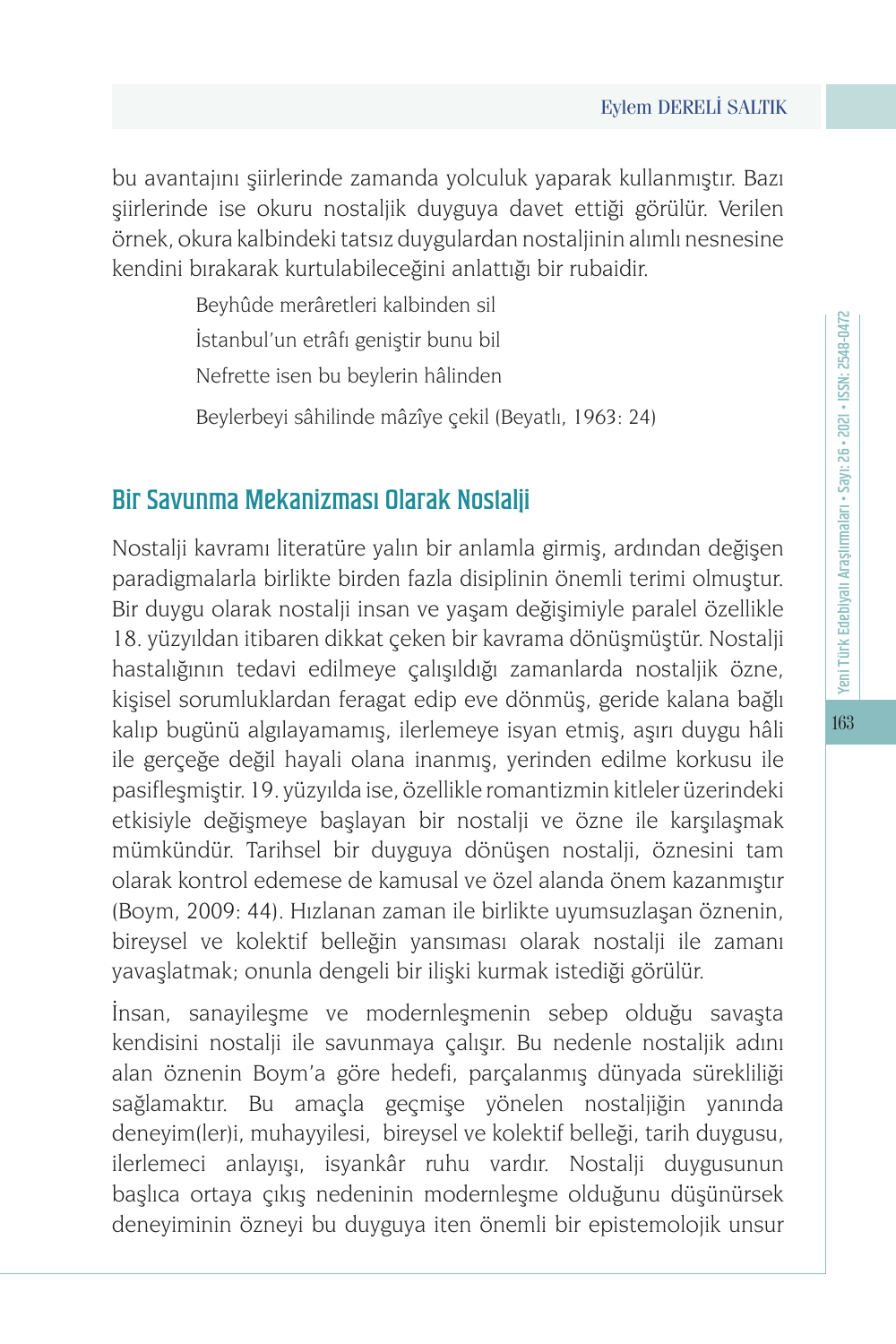olduğunu söyleyebiliriz. Eksik kalan, tamamlanamayan nostaljik "dış dünyayı bilmek, daha doğrusu 'anlamak' için mütevazi, sorunlu ama vazgeçilmez bir araç" (Jay, 2012: 67) olan deneyimi kullanacaktır. Walter Benjamin modernizmi "deneyimin metodik yıkımı" (Akt. Jay, 2012: 41), yıkımı sürecinde deneyimin yeniden düşünülmesini ise "modernliğin nostaljici tutumu" olarak kabul etmiştir. "Nostalji, modern olmanın anlatısında söz konusu travmaları perdeleme konusunda çokça kullanılan bir stratejidir" (Ümer, 2019: 587).

Fransız felsefeci ve dilbilimci Barbara Cassin, *Nostalji, İnsan Ne Zaman Evindedir?* isimli eserinde nostalji kavramını Odysseus'un hikâyesinden hareketle irdelemiştir. Nostalji Yunanca "nostos (dönüş) ile algos (acı) kelimelerinden oluşan(…), "geri dönüş acısıdır"; hem insanın uzakta olduğunda çektiği eziyet hem de geri dönmek için katlanılan sıkıntılardır" (2018: 16). Cassin incelemenin sonunda sürgünün modern insanın bir gerçeği olduğu ve herkesin eve dönme hakkını kullandığında mutsuz olacağı hükmüne varmıştır. Çünkü insan geri döndüğünde aynı evi bulamayacaktır.

Yahya Kemal, evine döndüğünde nostalji duygusunu acı deneyimler. Fransa'ya giderken "…kendi millî muhitimin cenderesinden kurtulmak, Tevfik Fikret'in şiirinde ve Halit Ziya'nın nesrinde ve bu iki müteceddidin peşine takılmış gençlerin eserlerinde, Fransızca'dan tercüme edilmiş romanlarda gördüğüm âleme atılmak istiyordum. "(Beyatlı, 1999: 74) diyerek âvâre bir taşra genci olduğunu itiraf eden şair, yurda döndüğünde Boğaz'ı görür görmez geçmiş ile şimdi arasındaki farkın yarattığı acıyı hisseder.

"Rıhtımdan, köprüden, Bahçehapısı'ndan, Babıâli Caddesi'nden geçerken bir rü'yâ görüyor gibiydim. İki tarafımdaki binâlar, arabadan daha alçak hissini veriyordu. Uzun seneler yüksek binâlarla çevrilmiş şehirlerin rü'yetim üzerindeki tesiri devâm ediyordu. Gelip geçen halkın esvapları solgun, vücudları bücür, hâl ü şanları zibidi görünüyordu" (Beyatlı, 2017: 125-126).

İstanbul'un manzarası yenilgiler yaşayan ve yaşamaya devam eden Osmanlı'nın görüntüsüdür. Ülkesine özlemle dönen Yahya Kemal gördükleri karşısında nostaljiyi acı bir duygu olarak tatmıştır. Hüzün onun belleğinde canlanan farklı deneyim sahneleriyle daha da artmış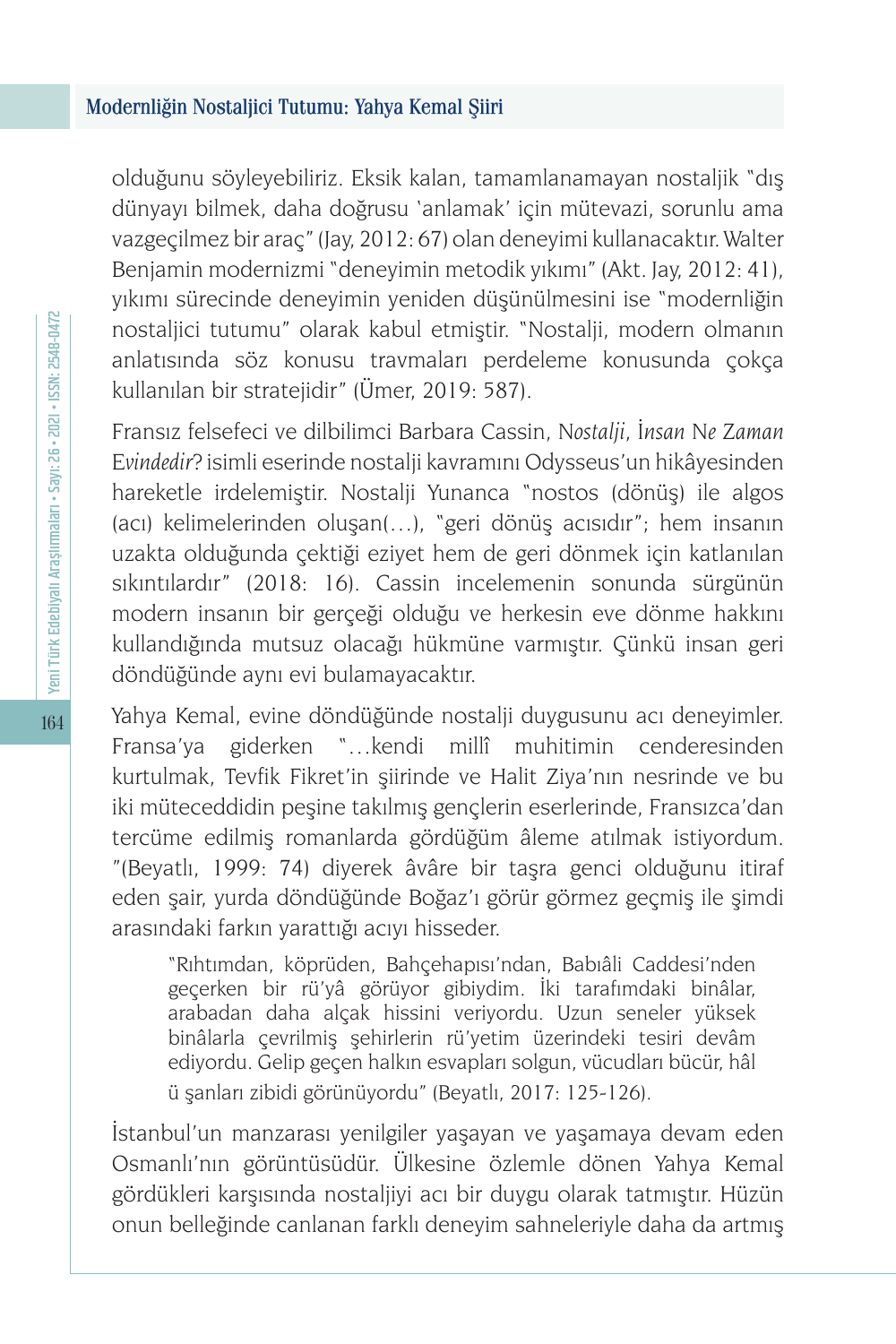ve Tanpınar'ın ifadesiyle "…ölen bir anneye ait bir merkezleşme(…) evvelâ kaybolan bir şehirle, sonra da bütün bir vatanla ve bir başka koldan da kaybolmuş bütün bir âlemle birleş(miştir)" (Tanpınar, 2001: 153). "Kaybolan Şehir" şiirindeki

"Vaktiyle öz vatanda bizimken, bugün niçin

Üsküp bizim değil? Bunu duydum, için için." (Beyatlı, 1995: 72)

"Koca Mustafapaşa" şiirindeki

"Kopmuşsuz bizler o öz varlık olan manzaradan.

Bahseder gerçi duyanlar bir onulmaz yaradan;

Derler: İnsanda derin bir yaradır köksüzlük;

Budur âlemde hudutsuz ve hazîn öksüzlük." (Beyatlı, 1995: 45)

"Düşünce" şiirindeki

"Bitsin, hayırlısıyle, bu beyhude sonbahar!

(...)

Ölmek değildir ömrümüzün en fecî işi,

Müşkül budur ki ölmeden evvel ölür kişi" (Beyatlı, 1995: 82)

"1918" şiirindeki

"Ölenler öldü, kalanlar muztarip kaldık.

Vatanda hor görülen bir cemâatiz artık.

Ölenler en sonu kurtuldular bu dağdağadan

Ve göz kapaklarının arkasında eski Vatan

Bizim diyar olarak kaldı tâ kıyâmete dek." (Beyatlı, 1995: 73)

dizeleri eve döndüğünde geriye cihana hükmetmiş bir imparatorluktan toprakları istila edilmiş bir vatan kaldığını gören Yahya Kemal'in ruh hâlinin ifadesidir. Vatan istila edilmiş ama şair üzücü durumu "inançsız, umutsuz, kuşkucu, sorumsuz, uyumsuz, öfkeli vb." (Teber, 2002: 45- 59) özellikler içeren melankolik tutum ile değil nostaljik duygu ile karşılamıştır.

Nostaljinin Osmanlı İmparatorluğu'nun en hazin günlerine tanıklık eden Yahya Kemal'i yaşananlar karşısında teslimiyetten kurtardığını 165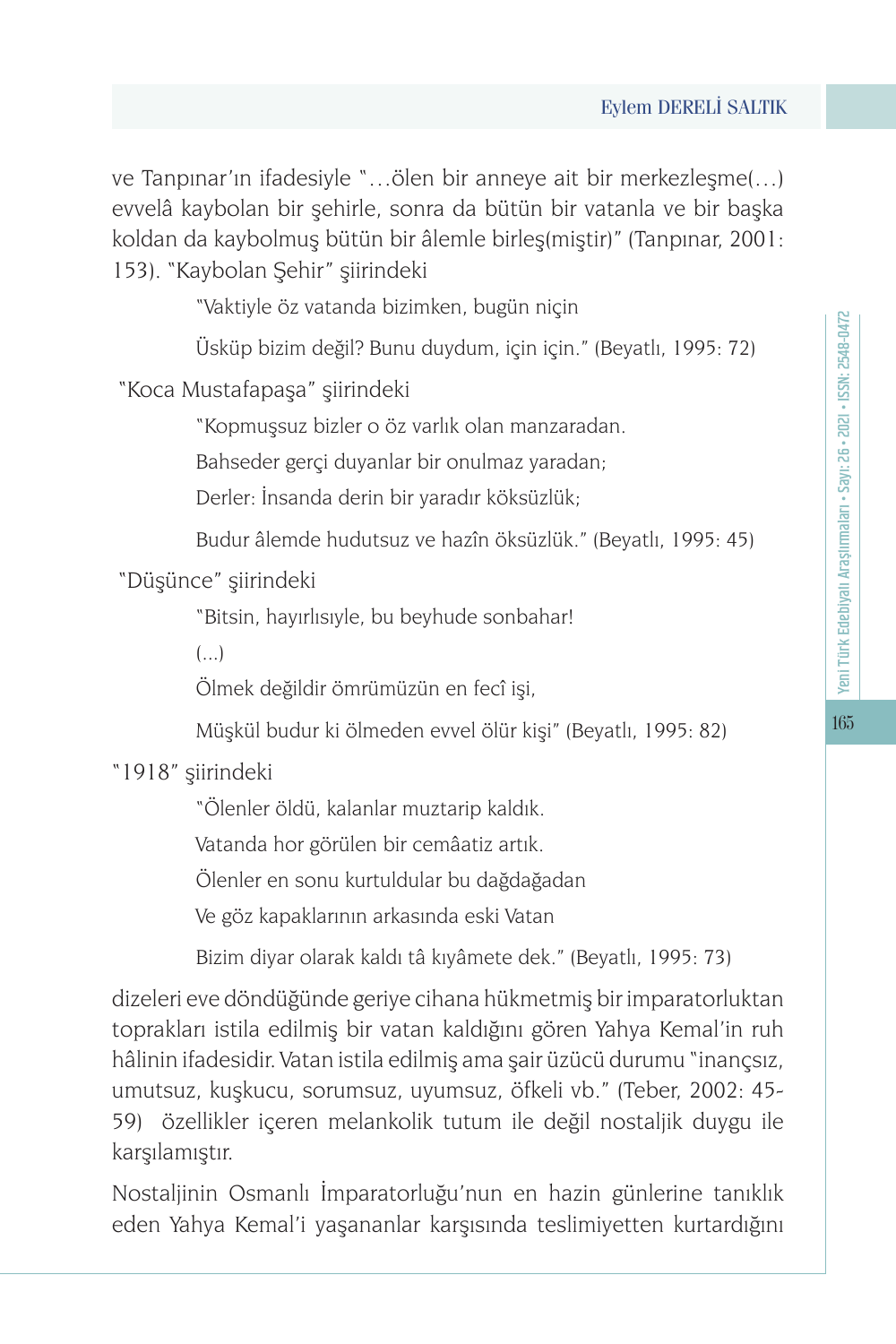söylemek mümkündür. Nostaljinin Avrupa'ya avare giden bir gencin geçmişini öğrenmesine ve yurduna tarih içinde Türklüğü arama idealine sarılmış bir aydın olarak dönmesine aracılık etmiştir. O, yaptığı okumalar sayesinde yaşananlara millî bilince sahip bir aydın ve zamanı geri çevirip şartları değiştirebileceğine inanan bir nostaljik olarak yaklaşmıştır. Hasan Bülent Kahraman T*ürkiye'de Yazınsal Bilincin Oluşumu* kitabında romantisizmin Avrupa'daki gelişim seyrini akımın Fransız Devrimi sonrasında biçimlendiği bilgisini alıntılayarak anlatmış ve "Bu iklim içinde, şairler ve yazarlar 'yalnızca kendi işleriyle meşgul' olamazlardı." (Kahraman, 2014: 99) yorumunu yapmıştır. Kahraman'ın yorumu Türk Edebiyatı ve modernleşme düşünüldüğünde Tanzimat'tan bugüne geçerliliğini korumaktadır.

Yahya Kemal de yaşadığı dönemde üzerine düşen sorumlulukların bilincinde olmuş, gerek şair/yazar olarak gerekse devlet adamı olarak gerekeni yapmıştır. O, eserleriyle Türklüğü aramış, Türk milletine değerlerini anımsatmış ve Anadolu'yu adres gösterip dönemin koşullarını ve mazinin gerçeklerini temel alarak Türk kimliğini tanımlamıştır. Yahya Kemal'e göre "tarih tedkik ve muhakeme edilecek bir manzaradır" (Beyatlı, 1991: 3). Onu sadece sevmek ve izlemek tarih bilincine ve aydın sorumluluğuna aykırıdır. Gerçek aydın, yaşadığı dönemin koşullarına uygun eleştiriler ve ürettiği fikirler ile toplumun geleceğine katkı sağlamalıdır.

"Gelecekteki dünyanın bütünü şimdide saklıdır ve şimdiki dünyada tasarlanır." (Boym, 2009: 34) görüşünde olan nostaljiğin amacı geçmiş ile şimdiyi birleştirerek geleceği yaratmaktır. Yahya Kemal 1903-1912 yılları arasında aldığı eğitimin, yaptığı okumaların kendisini böyle bir ideale yönelttiğini pek çok kez anlatmıştır.

 "1903'te, Genç Türklük cereyanına kapılarak Paris'e gitmiştim, yahut o zamanki tabirle firar etmiştim. Orada: Sciences Politiques mektebine girdim. Müverrih Albert Sorel mârûf târih derslerini o mektepte veriyordu. Onun kuvvetli tesirine kapılarak kendi târihimizi okumağa başladım. Okudukça Anadolu, Rumeli ve İstanbul Türklüğünü başka bir zevkle duydum. Nasyonalist bir bakışla, vatanın iklimleri, mimarisi, hatıraları, devir devir almış olduğu renkler gözümü kamaştırdı. İşte ilk defa bu târih kapısından yeni bir ufuk gördüm." (Beyatlı, 1997: 257)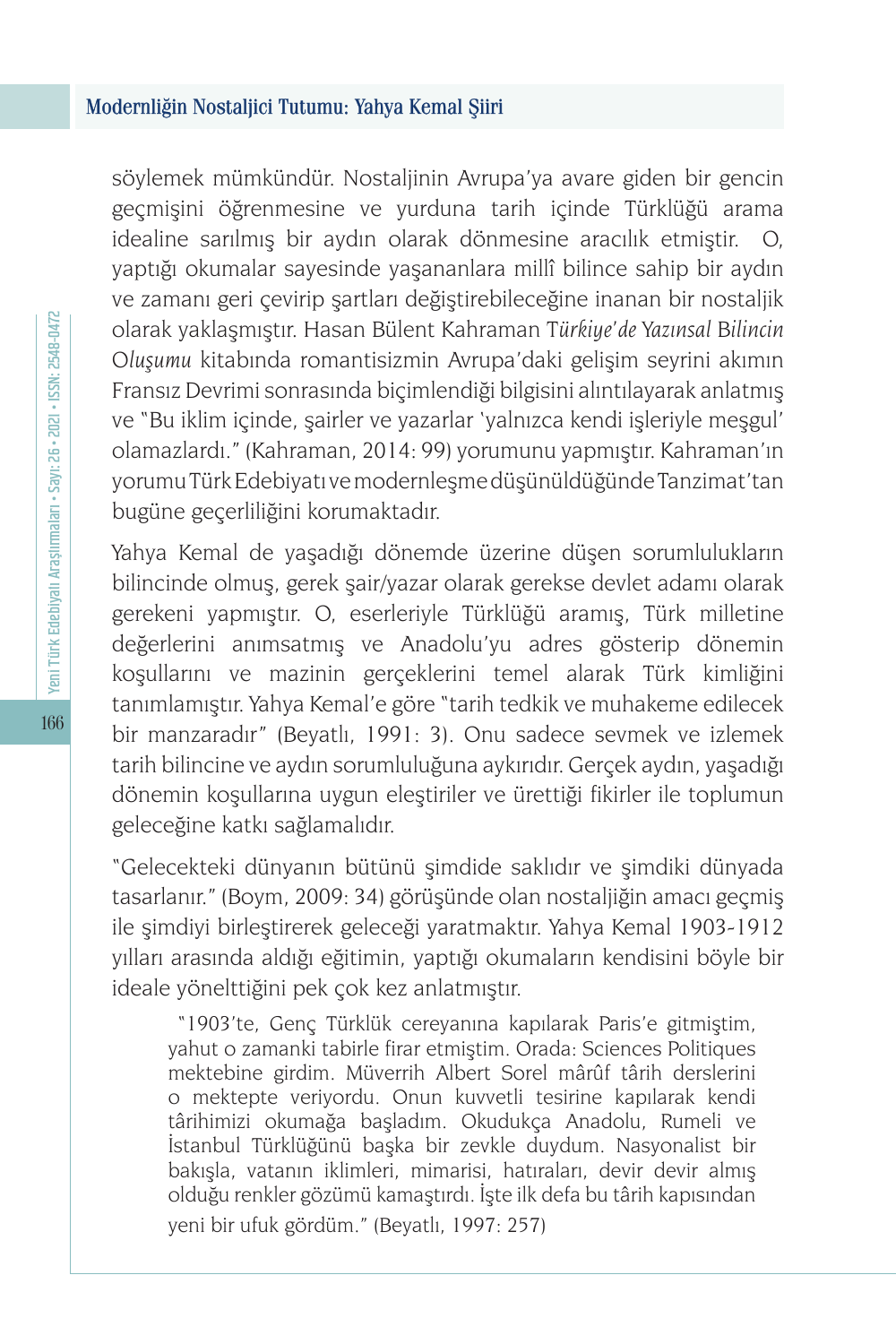diyen Yahya Kemal için ufuk, onun bakış açısını genişleten, evrensel değerleri fark etmesine aracılık eden bir güce dönüşerek Türk milletinin kolektif bilincini genişleten etkenlerinden biri olmuştur. Fritzsche'in tanımlaması ile "Nostalji geçmişe sığınıp kalmak yani körlük değil, modern dünya deneyimiyle birlikte oluşan görme kaabiliyetidir" (Fritzsche, 2001: 1592). Yahya Kemal'de çöküş manzarasında millî romantik duyuş tarzını yaratacak esas sahneyi görüp yorumlayarak eserler vermiş, Türk milletinin kurtuluş mücadelesinde gerek şiir gerek düzyazı gerekse devlet adamlığı ile rol almıştır.

## Gelecek Kurgusunda Nostaljinin Rolü

"Nostalji hissettiren deneyimler(…) duygusal hafızayı harekete geçir(diğinde)" (Köse vd. 2020: 761) kişi, geçmişe giderek deneyimlerinin ortağı olan nesneden kişiye, mekândan olaya kadar pek çok nostaljik ögeyi hatırlar. Bu hatırlama eylemi, deneyimin acı olup olmamasına göre farklı etkiler yaratacağından nostalji kimi zaman geçmişe/deneyime dönme arzusu kimi zaman ise bugüne/ geleceğe uyum sağlama aracı olan duygu biçiminde ortaya çıkar. Buradan şunu anlıyoruz ki nostalji "Geriye bak(an) sizi sonsuza kadar felçli bırakabil(eceği)" (Boym, 2009: 15) gibi geleceğinize de yön verebilir.

Tarih içinde Türklüğü arayan Yahya Kemal için geçmiş önemli bir kaynaktır. Avrupa'da milletlerin köklerine nasıl sahip çıktıklarını yakından kendi ülkesini ise uzaktan, gözlemleyebilmenin avantajıyla geçmiş ile gelecek arasındaki bağın neden gerekli olduğunu ve nasıl kurulacağını daha iyi idrak etmiştir. Yahya Kemal 1921 tarihli "Sâde Bir Görüş" (Beyatlı, 1997: 51-58) başlıklı yazısında Türk halkını yok olmaya sürükleyen değişim sürecini ve bunun çözümünü eski ile yeni şiir/şair arasındaki farklar üzerinden anlatmıştır. Ona göre Türk halkının eskiden bir ruhu varken teceddüd diyerek başlatılan değişim halkı değerlerinden koparmış, maneviyattan yoksun bir dünyanın içine atmıştır. Yahya Kemal modernleşmenin halk ile değerleri arasında yarattığı kopukluğu eski şairlerin özelliklerini vererek anlatmaya çalışmıştır. Ona göre şair, millî hayatın şahididir. Mimariden, musikiden,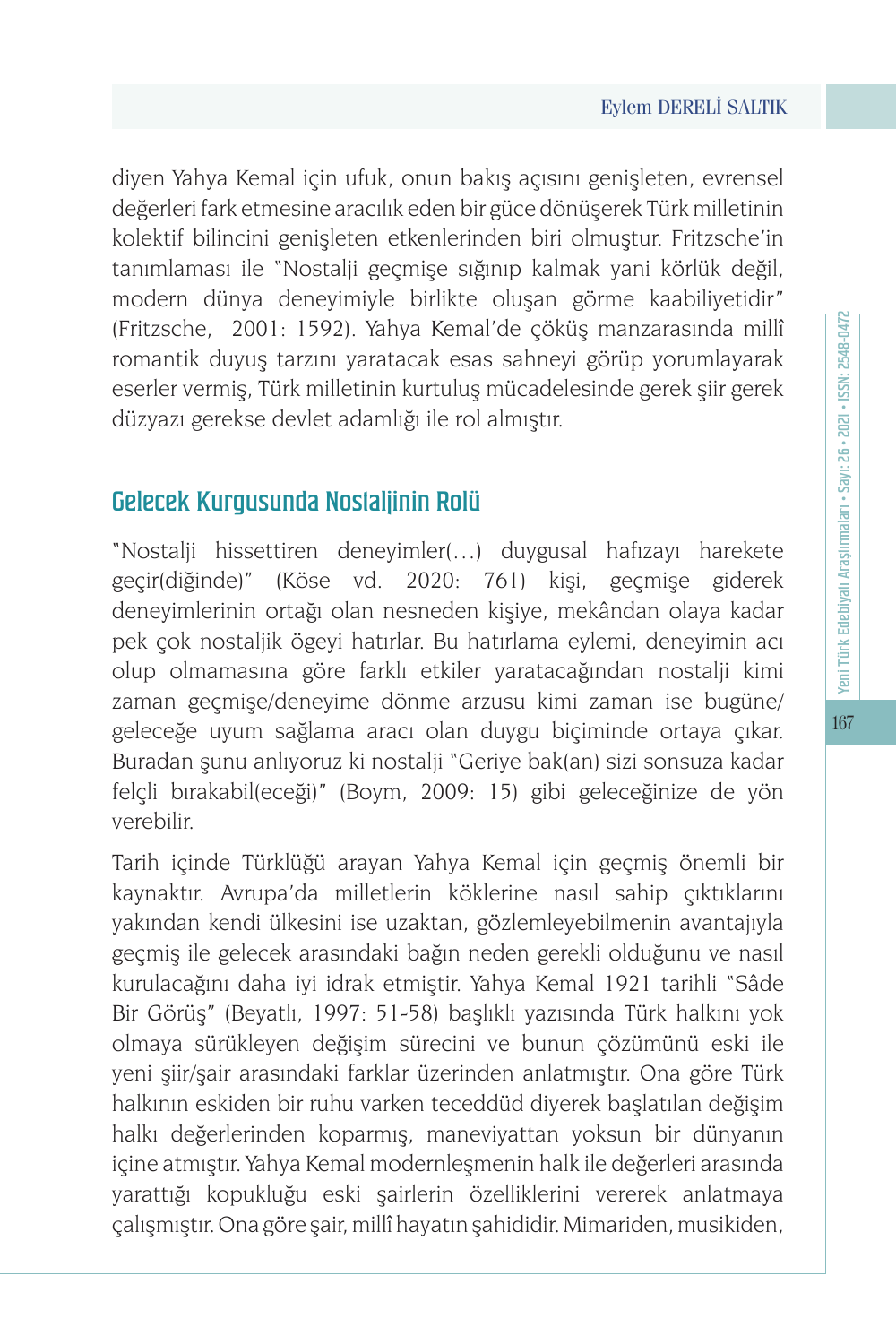tarihten anlayan şair ait olduğu topluma sıkı bağlarla bağlıdır, toplumun sembolüdür. Ancak toplum çürümeye ve şairler ölmeye başlamıştır. Yahya Kemal kötü gidişata rağmen umutsuz olmamıştır. Çünkü Anadolu ve Rumeli'nin bozulmamış halkı, "saf ve kırmızı kanını" vererek Türklüğü canlandırmıştır. Yahya Kemal'in reçetesi şöyledir: Saf tabiata dönüş, halkın samimi lehçesini, şiirini söylediği sazı, döktüğü kalıpları, zevkini almak, ileriye hareket, halka yaklaşmak. Ona göre şiir ve nesir, bu reçeteyi hayata geçirebilecek güçtedir. Zaten çare halkın kendisidir, onu var eden tüm değerlerdir. Nostaljik özne güzel deneyimleri hatırlayarak şimdinin bozulmuşluğuna çare bulabilir. Ülküsü, geçmişe vakıf olmak, zamanda sürekliliği yakalayarak geçmişin unutulmasını engellemek, ardından da geleceği kurgulamak olan Yahya Kemal'in bu süreçte en önemli aracı elbette şiirdir. Onun şiiri Türklerin ihtiyacı olan manevi havayı yaratarak nostaljinin isyankâr ruhuna ortak olmuştur.

Ülkesinden uzak kaldığı yıllarda Türk tarihinin başkaları tarafından araştırıldığını, anlatıldığını fark ettiğinde "Döktüğümüz kanın bile manzarasını Fransızca'dan seyretmeğe mahkûmuz, dedim. Bizim harp cephelerimiz, edebiyatımızda binbir safhalarıyle yokturlar, demek ki çok eski harplerimiz gibi bunlar da, seneler geçtikçe, unutulacaklardır." (Kemal, 1997: 149) diyerek geleceğe dair kaygısını belirtmiştir. Bu nedenle nostaljinin onun için sadece sanatsal bir araç olmadığını, "hayatta kalma stratejisi" ( Boym, 2012: 18)ne yön veren bir duygu olduğunu söylemek mümkündür.

Tanpınar, Yahya Kemal "yaşayan ve türlü tepkiler altında tarih şuuru sarsılan nesillere Türk tarihinin devam ettiğini öğreten adamdır." (Tanpınar, 2002: 232) diyerek, onun için yapılan "maziperest"5 yorumlarına, Deniz Türküsü şiirini argüman olarak gösterip realist bir bakış açısına sahip olduğunu vurgulayarak cevap vermiştir. Nostalji duygusu ile maziye sahip çıkan Yahya Kemal onu gerçekleri ile anlatmış ve gelecek ufkuna yerleştirmiştir. Daima "terkibin peşinde koşan" (Tanpınar, 1995: 13) şair mektepten memlekete politikası ile terkibin nasıl mümkün olabileceğini şöyle tayin etmiştir:

<sup>5</sup> Maziperest eleştirileri için bkz. Samsakçı, Mehmet(2017). "Ne Müsâvâtı Ne Hürriyeti Ver" Yahya Kemal ve İktidar", *Türk Dili ve Edebiyatı Dergisi*. 57: 57: 213-236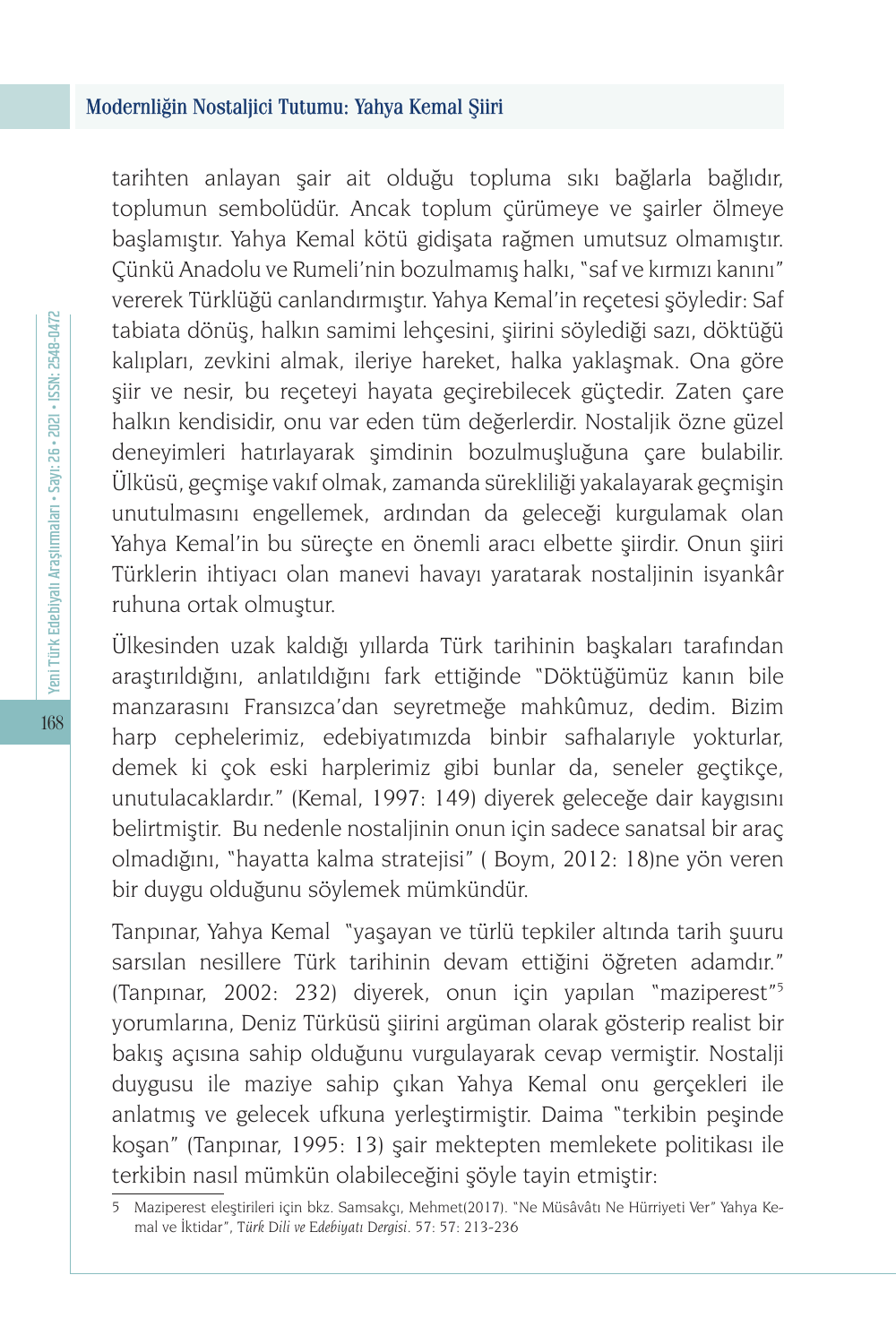"1870'ten sonra, edebiyatta, Şark'tan çıkmak zarureti vardı, çıktık, bu çıkış çok iyi oldu. Avrupa kültürünün mektebine girdik, orada okumaya koyulduk, yetmiş seneden beri de okuyoruz; yazık ki mektepten henüz çıkmadık; hâlâ bocalıyoruz. Millî ihtiyacı hiç duymadan ve duyar yaradılışta olmayan alafranga Türklerle konuşmak bile faydasızdır; çünkü onlar mektep'i gaye telakki ediyorlar; lakin mektep vasıtadır, gaye bizim milliyetimizdir. Onun, Avrupa medeniyeti içinde, tıpkı diğer milliyetler gibi, bir hüviyet oluşudur; işte ihtiyâcı duyan ve duyacak yaradılışta olan Türkler'in mektepten memlekete gelmeleri ve memleketi Türk edebiyatının çerçevesi hâline getirmeleri lâzım gelir" (Beyatlı, 1990: 142-143)

Beşir Ayvazoğlu'nun yorumu ile Yahya Kemal, "Batı medeniyeti karşısında yerimizi almak istiyorsak önce zihniyetimizi değiştirmek mecburiyetindeyiz. Bu, bir hüviyet olmamıza engel değildir." (1996: 72) iletisini vermek istemiştir. Tüm bu cümlelerden anlaşıldığı üzere Yahya Kemal'in mektepten memlekete politikası sadece poetik bir tavır değildir. Şairin yüzü bir taraftan nostalji ile geçmişe bir taraftan da rasyonalist bakış ile Batı'ya dönüktür. O, yönünü tayin ettikten sonra millî romantik duyuş tarzı ile millî kimliği inşa etmeye çalışmıştır.

Millî romantik duyuş tarzı, "millet halinde yaşama iradesi etrafında, bireyin beyin-kalp diyaloğu kurarak geçmişe ve halka yönelmesini, bu kaynaklarda bulduklarını zamanın ihtiyaçlarına göre yorumlayarak onu zenginleştirme düşüncesini beraberinde getirir" (Aktaş, 2006: 225). Millî romantik duyuş tarzının felsefi yapısını geçmiş-şimdigelecek bütünlüğü oluşturmaktadır. Yahya Kemal'e göre

"Zaman mâzî, hâl, istikbâl diye üçe taksim edilirse bu çok itibârî bir taksimdir. Sabit olan bir şey üçe taksim edilebilir. "Hâl" dediğimiz şey yarından sonra "mâzi" olacaktır. İstikbâl dediğimiz gelecek günler dahi, zaman yürürken, "hâl" olacaklar, sonra mâzîye karışacaklardır. Hakikatte mâzî, hâl, istikbâl yoktur. Ortada "imtidâd" vardır."( 1992: 64-65)

Gelecek inşa edilecekse belleğin canlı olması şarttır. "Hafızanın kökeni (…) şimdiki sürede uzayan geçmiştir" (Balcı, 2008: 226). Bu yüzden Yahya Kemal için geçmiş ve şimdi geleceğe uzanarak tekamülü sağlayacak epistemolojik olgulardır. Bu kabulün felsefi kaynağı Bergson'dur. "Bergson'a göre gerçek zaman şuur hâlleridir. Canlı şuurumuzun her anında geçmişin bütün şuur hâllerini bulmak,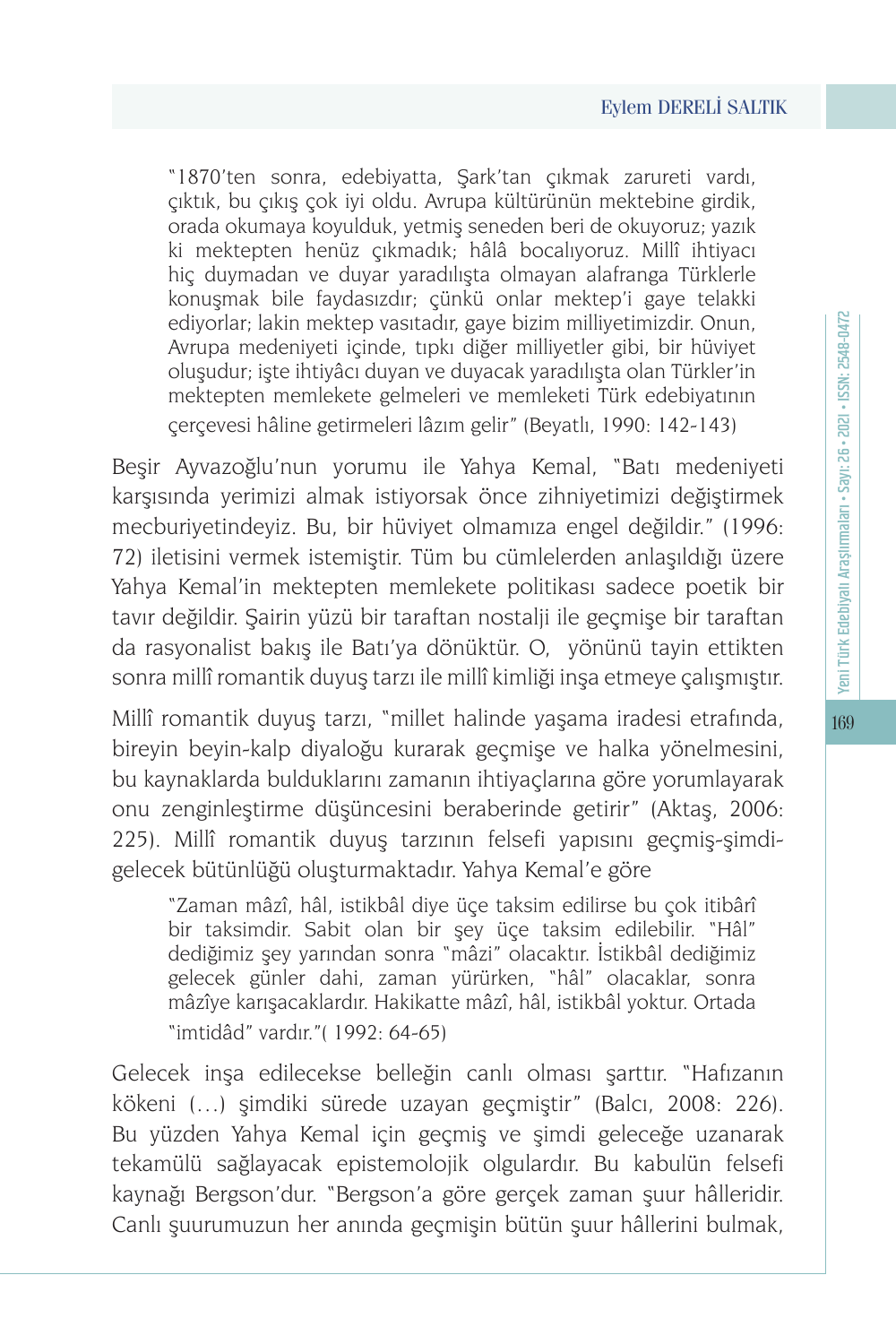geleceğin sesini duymak mümkündür" (Tunç, 1986: XIV-XV). Nostalji de şuuru canlı tutan bir duygu olarak nostaljik öznenin yaratıcı tekamülünü tamamlamasında itici güç olacaktır.

Yahya Kemal, şiirlerinden ve nesirlerinden anlaşıldığı üzere, "geçmişte deneyimlenmiş olan duygusal ya da acı-tatlı duygu durumlarının yaşandığı özlemi ifade eden" (Öztok, 2020: 16) gerçek nostaljiyi tercih etmiş ve şiirlerindeki;

> "Mânevî çerçeve beş yüz senedir hep berrak!"(Beyatlı, 1995: 42)

"Eşsiz Boğaz! Şerefli hayâlin derindedir!

Senden kalan o levhada her şey yerindedir."( Beyatlı, 1995: 52)

"Hayrân olarak bakarsınız da Hülyânızı fetheder bu hâli

Beş yüz sene sonra karşınızda

İstanbul'un fethinin hayâli"( Beyatlı, 1995: 66)

dizeleriyle mazinin şimdi ve gelecekte hep var olacağına işaret etmiştir. Özellikle Osmanlı tarihinin zafer yıllarını anlatırken kurguladığı savaş sahneleri "…kayıp zaman ve mekân(ın) aynı zamanda deneyim(in) yeniden canlandırıldığı önemli örneklerdir.

Yahya Kemal İstanbul'u ve Üsküdar'ı konu ettiği eserlerinde kültürel nostaljiyi kolektif bilinci yansıtan mekân ile iç deneyimin aracısı zamanı bir araya getirerek kullanmıştır. Görünen somut mekânlar aslında hafızada yaşayan anların sembolüdür. Dolayısıyla ziyaret edilen mekân değil zamandır. "İstanbul'un Fethini Gören Üsküdar" şiirindeki:

> "Üsküdar, bir ulu rü'yâyı görenler şehri! Seni gıptayla hatırlar vatanın her şehri,

 $(\ldots)$ 

…

…

Görmüş İstanbul'a yüzbin meleğin uçtuğunu;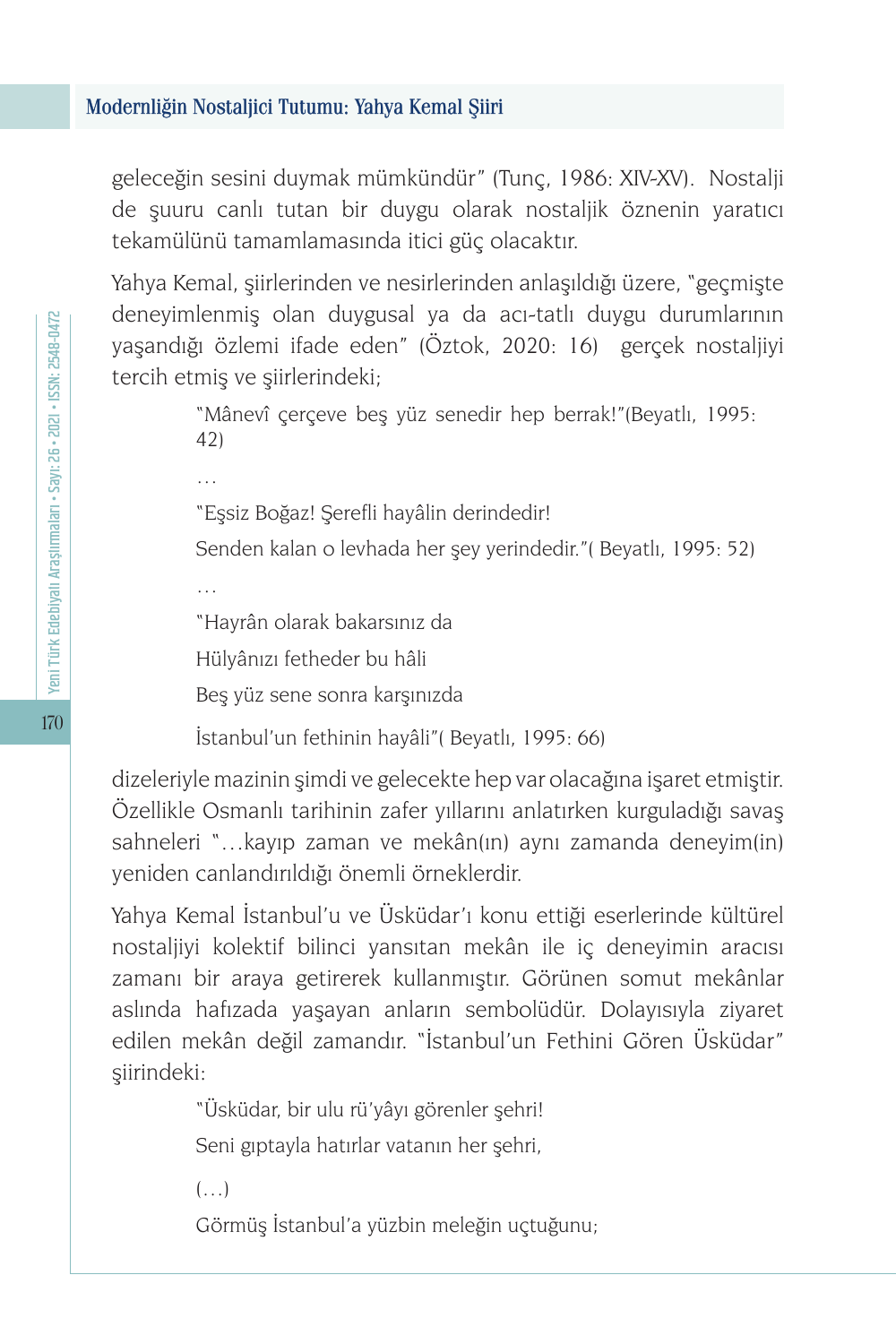Saklamış durmuş, asırlarca, hayâlinde bunu.( Beyatlı, 1995: 22- 23)

dizeleri ile "Üsküdar'ın Dost Işıkları" şiirindeki

"Dünyâ yüzünde, bir sefer olsun, tanışmadan Öz çehrenizle sizleri görmekteyim bu an.

Sizlersiniz bu ân'ı ışıklarla Türk eden! Eksilmesin şu mutlu şafaklar bu ülkeden!

Gönlüm, dilim, kanım ve mizâcımla sizden'im

Dünyâ ve âhirette vatandaşlarım benim. (Beyatlı, 1995: 31)

dizeleri sadece İstanbul'un fethini değil Müslüman Türklerin tarihini geleceğe aktaran bir özetdir. Yahya Kemal Türk İstanbul'un beş yüz yıllık hikâyesini mekânı, deneyimleri, deneyimlere tanık olanları imleyerek anlatmıştır. Nostaljik duygu ile imgeler birleşince şimdinin idraki daha kuvvetli gerçekleşmiştir.

Yahya Kemal için nostaljik duygu huzur vericidir.

"Sürekli sevgiyi duydukça anne toprak'tan

İçimde korku nedir kalmıyor yok olmaktan." (Beyatlı, 1995: 96)

dizelerinde zamanın metaforik karşılığı olan anne toprak nostaljik özneyi şimdi ve gelecek korkularını yok ederek rahatlatır. Nostaljik için tehlike geçmişe teslim olmakla başlar. Ancak Yahya Kemal için böyle bir teslimiyet söz konusu değildir. O maziperest olmaktan kaçınmıştır. İsteği mâzisini dirilten san'atın tarihi her lâhza hayâl ettirmesidir. Yahya Kemal maziyi eserlerin zeminini oluşturan önemli bir unsur olarak kabul ettiğini çok kez anlatmıştır. Kendisini maziperest olarak nitelendiren/suçlayanlara ise mazi-şiir ilişkisini de açıklayarak şöyle cevap vermiştir:

"Bir eserin maziyi diriltmesi ne kadar güçtür(…) Çünkü bir devrin zâil olan havası vardır ki onu kimse diriltemez. Bunun tecrübesi kolaydır. Kendi küçük hayatımızın ilk senelerinde ve filan ve falan yerde geçmiş bir günü diriltemiyoruz. Kaldı ki koca bir devri" (1992: 311-312).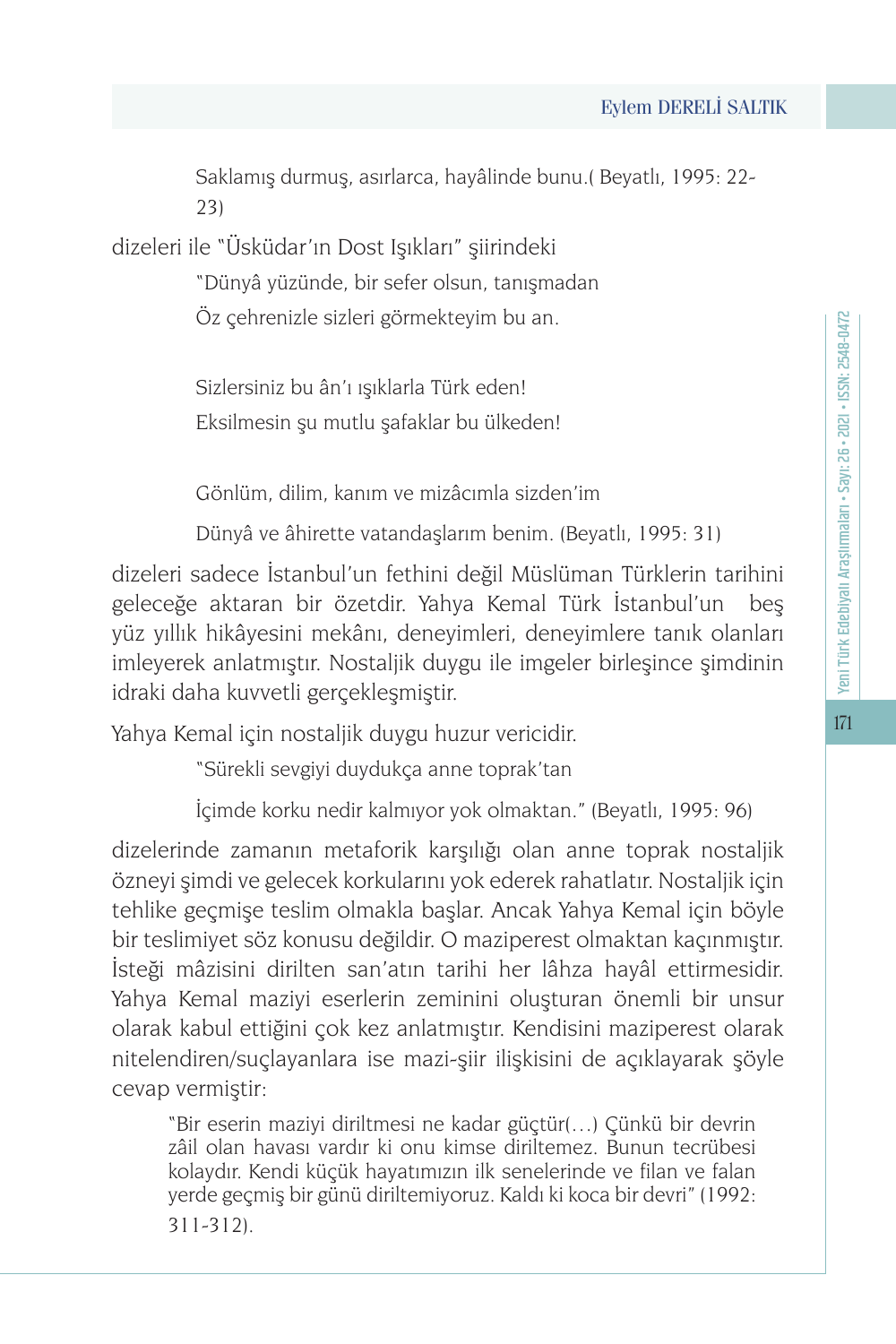Yahya Kemal'in cevabı, eserlerindeki tematik yapının ve nostaljik duygu hâlinin arkasındaki gerçekçi idealin dile getirilişidir. Realist bakış açısına sahip olması onu melankolik bir şair olmaktan kurtarmıştır. Hayatın akışı içinde değişen kişilerin ve eşyanın, bellekte kalan anılarla örtüşmemesi nostalji ve melankoliyi doğurur. Oysaki Yahya Kemal'de uyumsuzluğun hem sebebi hem de sonucu olan melankolik hâl yoktur. O, Türklere imtidâd için "millî şuura sahip olun"(Beyatlı, 1992: 65) diyerek mesaj veren bilinçli bir şairdir.

### Sonuç

Nostalji geçmişe gidip geride kalanı canlandırarak var olur. Bu da nostaljinin güncelliğini her zaman koruyacağı anlamına gelir. Yaşama dair her şey, bazen malzeme bazen de aracı olarak, nostaljiyi sürekli kılmada rol alabilir. Tarihten sanata, teknolojiden sinemaya pek çok alan deneyimler sayesinde kendi nostaljik dünyasını yaratıp geçmiş ile bugünü ve geleceği aynı zaman diliminde, analojik bir yapıda buluşturabilir.

Edebiyat edebilik ve ebedilik özelliği ile özneyi kuşatan ve ona yön veren bir alandır. Nostalji duygusunu yaşayan, nostalji nesnesini etkin kullanan yazarlar/şairler, okuru yaşadıkları duyguya ortak ederek onun geleceğine yön verebilir. Yahya Kemal'in şiirlerinde özne-nostalji ilişkisinin bu yansımalarını görmek mümkündür. Onu nostaljiye yönelten nedenler şunlardır: yaşadığı dönem, Türk tarihi ve kültürü, milli bilinç, tarih bilinci, mekân algısı, ideali, yaptığı okumalar, İstanbul, Paris vb. Düşünce sisteminin belirleyenlerinin nostalji duygusu aracılığıyla eserlerine de yön verdiği görülmektedir. Nostalji duygusu, nostaljinin alımlı nesnesi ve Yahya Kemal'in nostaljici tutumu eserlerinin ortaya çıkışında etkilidir.

Yahya Kemal'in şiirlerinde modernizmin karşıtı gibi görünen nostalji duygusu kurucu bir unsur olarak önemlidir. Modern ve nostaljiğin ortak paydası deneyimdir çünkü deneyim yaşamın ontolojik nedenlerinden biridir. Ancak modernizmin deneyimi yıkıcı, nostaljinin ise sürekli kılan bir konumu vardır. Modernleşme deneyimi dolayısıyla özneyi parçalamıştır. Nostaljinin de özne üzerinde olumsuz etkileri bulunmaktadır. En çok bilinen etkisi özneyi esir alarak onun sanal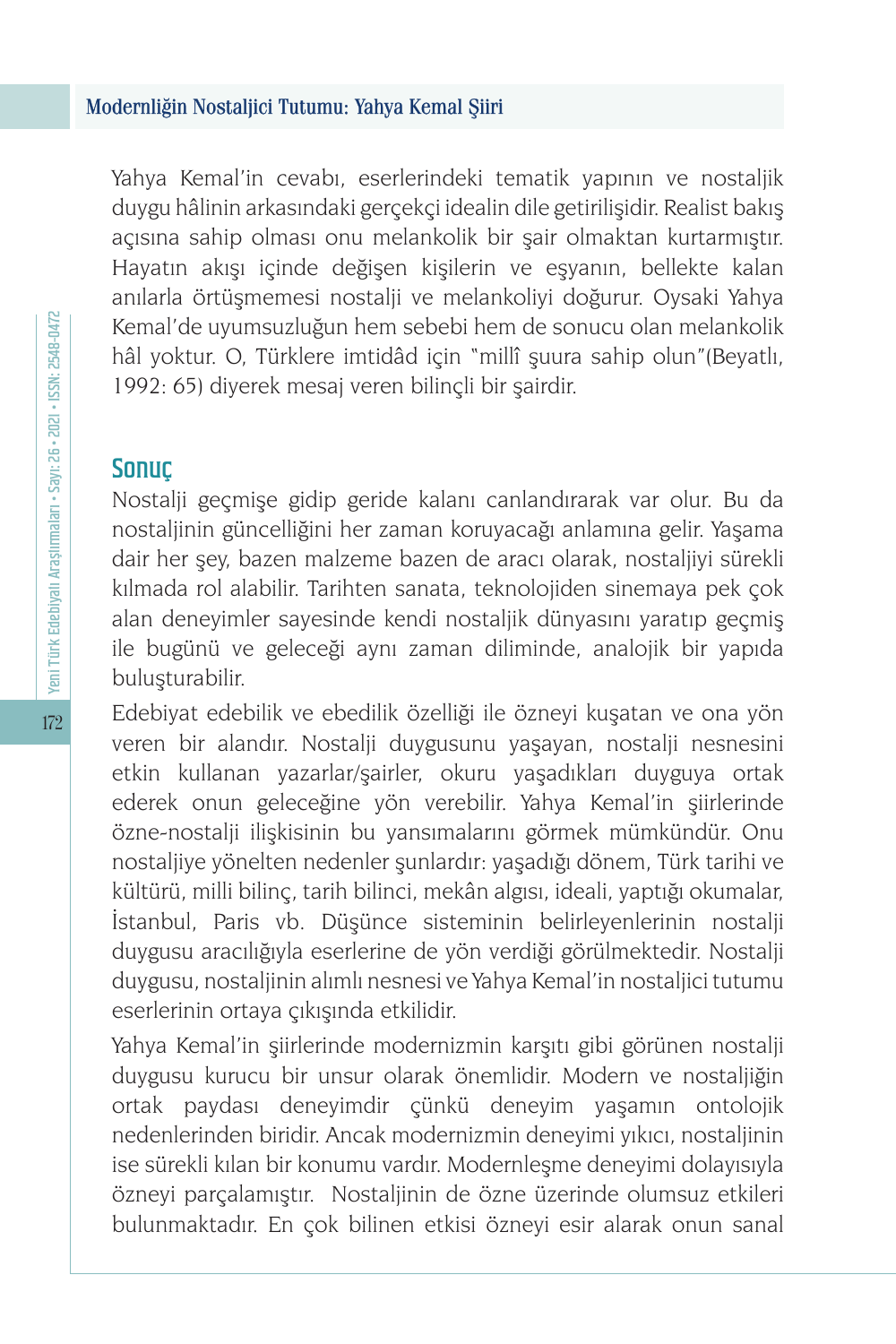hafızada yaşamasına sebep olmak, şimdi ve gelecek ile ilişkisine engel olmaktır. Geçmiş ütopikleştiğinde öznenin uyumsuzluğu baş gösterecektir. Nostaljinin Yahya Kemal'in zaman algısına ve yaşam ile uyumuna ket vurmadığı görülmektedir. O geçmişi şimdiye ve geleceğe taşıyabilen, kolektif belleğinin oluşmasını, süreklilik kazanmasını sağlayan, zaman ve mekânı birleştirerek tekamülü yakalamaya çalışan bir nostaljiktir. Bu nedenle onun şiirlerinde kişisel ve kültürel çeşitleriyle gerçek nostalji yer alır. Kökenine dönen, gerçeklerden hareket eden, ulusa ait maddi ve manevi tüm değerleri önemseyen Yahya Kemal gerçekleşmiş ya da gerçekleşmemiş düşleri realist bakış açısı ile ele alarak geleceği kurgulamaya çalışmıştır.

Yahya Kemal'in şiirlerinde kurgu kişisel ve kültürel nostalji üzerinedir. Çocukluğu, annesi, Üsküp, İstanbul, Paris kişisel nostalji; Türk tarihi, Türk mimarisi, Türk musikisi, Türk şiiri, Türk şehirleri, Türk düşünce ve kültür hayatının önemli isimleri ise kültürel nostalji unsurları olarak onun şiir terkibini oluşturmuştur. Yahya Kemal kişisel nostaljiyi hüzün yüklü özlem duygusu ile, kültürel nostaljiyi ise Türk milletine kimliğini anlatan, geçmişini ve gücünü hatırlatan heyecan ile kurguladığı görülmektedir. Annesini, annesi ile yıllarını geçirdiği Üsküp'ü anlattığı şiirlerde nostalji annesini kaybettiği için hüzün doludur. Türk milletinin zaferlerle dolu geçmişini, Türk kimliğinin ve tarihinin sembolü olan mimariyi, musikiyi, şiirini anlattığı eserlerinde ise nostalji duygusu insana mutlu deneyimlerini hatırlatan ve onu geleceğe taşıyan olumlu bir duygudur.

Nostaljinin insanı durağanlaştıran olumsuz etkileri Yahya Kemal'in yaşamında ve eserlerinde görülmemektedir. Onun eserlerinde nostalji, şimdinin ve geleceğin gerekliliklerine uygun kurucu bir unsurdur. Yahya Kemal'in aradığı sesi yakalamasında nostalji duygusunun, ögelerinin yapıcı etkisi olmuştur. Onun şiiri bu özelliği sayesinde ve yeni okumalarla nostaljik ve aynı zamanda güncel biçimde tekamülünü sürdürecektir.

173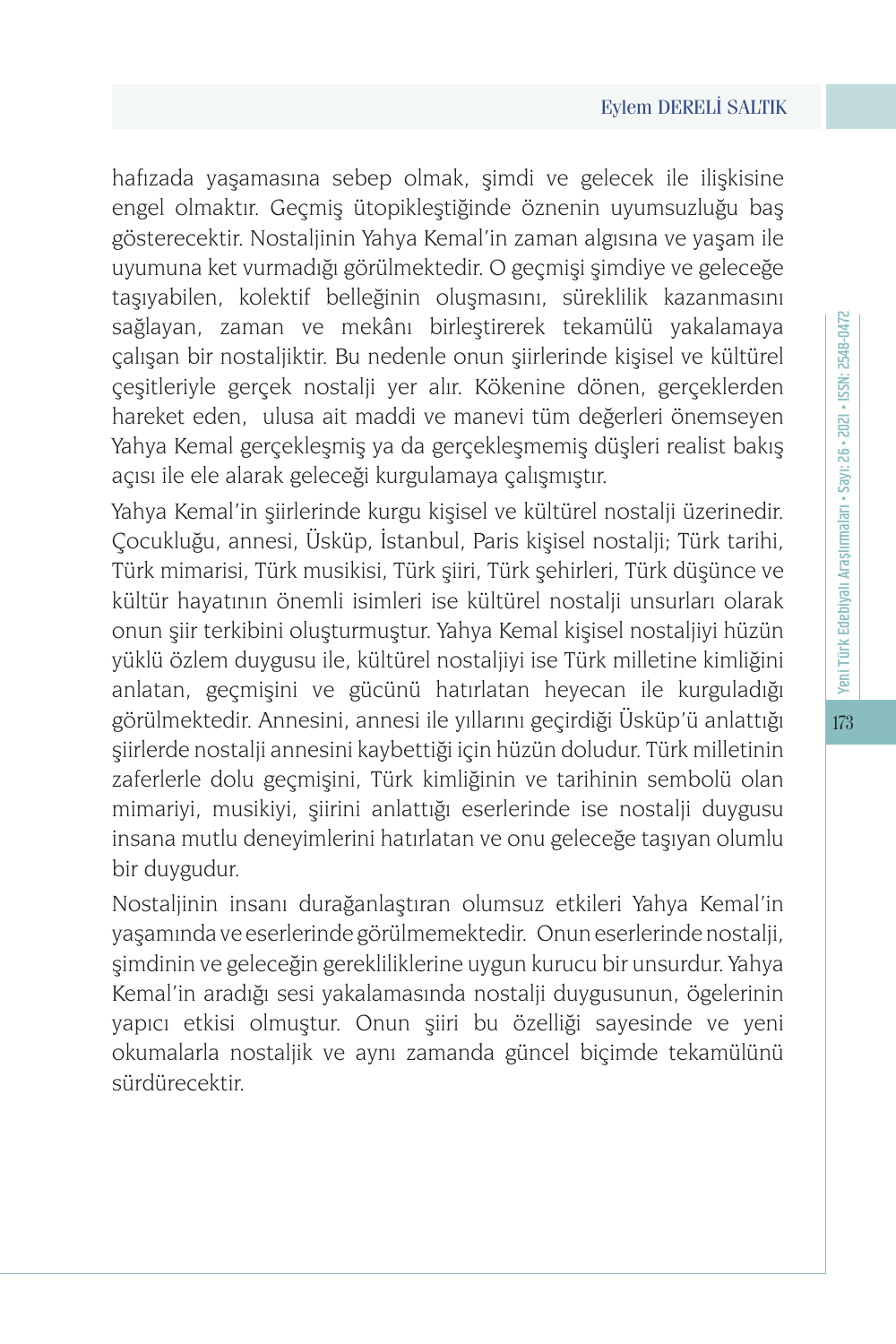## Kaynakça

Aktaş, Şerif (2006). "Milli Edebiyat Dönemi(1911-1923)", *Türk Edebiyatı Tarihi*. Ankara: Kültür Bakanlığı. 3:187-272.

Ayvazoğlu, Beşir (1996). *Yahya Kemal Eve Dönen Adam*. İstanbul: Ötüken.

Balcı, Yunus (2008). "Yahya Kemal'in Şiirinde Anakroninin Diyalektiği", *Yahya Kemal Beyatlı, Ölümünün 50. Yılı*. Ankara: Kültür Bakanlığı.

BERİŞ, Hamit Emrah (2010). "Nostalji, Muhafazakârlık ve Türkiye", *Muhafazakâr Düşünce*. 7:24-25:47-74.

Beyatlı, Yahya Kemal (1963). *Rübailer, Hayyam Rübailerini Türkçe Söyleyiş*. İstanbul: İstanbul Fetih Cemiyeti.

Beyatlı, Yahya Kemal (1991). *Tarih Musâhabeleri*. İstanbul: İstanbul Fetih Cemiyeti.

Beyatlı, Yahya Kemal (1992). *Aziz İstanbul*. İstanbul: İstanbul Fetih Cemiyeti.

Beyatlı, Yahya Kemal (1995). *Kendi Gök Kubbemiz*. Ankara: Milli Eğitim.

Beyatlı, Yahya Kemal (1997). *Edebiyata Dair*. İstanbul: İstanbul Fetih Cemiyeti.

Beyatlı, Yahya Kemal(2017). *Çocukluğum, Gençliğim, Siyâsî ve Edebî Hâtıralarım*. İstanbul: İstanbul Fetih Cemiyeti.

Cassin, Barbara (2018). *Nostalji, İnsan Ne Zaman Evindedir?.* İstanbul: Kolektif.

Cross, Gary (2018). T*üketilen Nostalji, Hızlı Kapitalizm Çağında Hatıralar*. Eren Turan (Çev.). İstanbul: The Kitap.

Jay, Martin (2012). *Deneyim Şarkıları*. İstanbul: Metis.

Kahraman, Hasan Bülent (2014). *Türkiye'de Yazınsal Bilincin Oluşumu*. İstanbul: Kapı.

Köse, H.; Aydın, H.(2020). "Medyatik Popüler Kültürde Nostalji: Kültürel Doyum Üzerine Bir İnceleme", *Folk/Ed. Dergisi*. 26(4):757-779.

Mannheim, Karl (2002). *İdeoloji ve Ütopya*. Mehmet Okyayuz (Çev.). Ankara: Epos.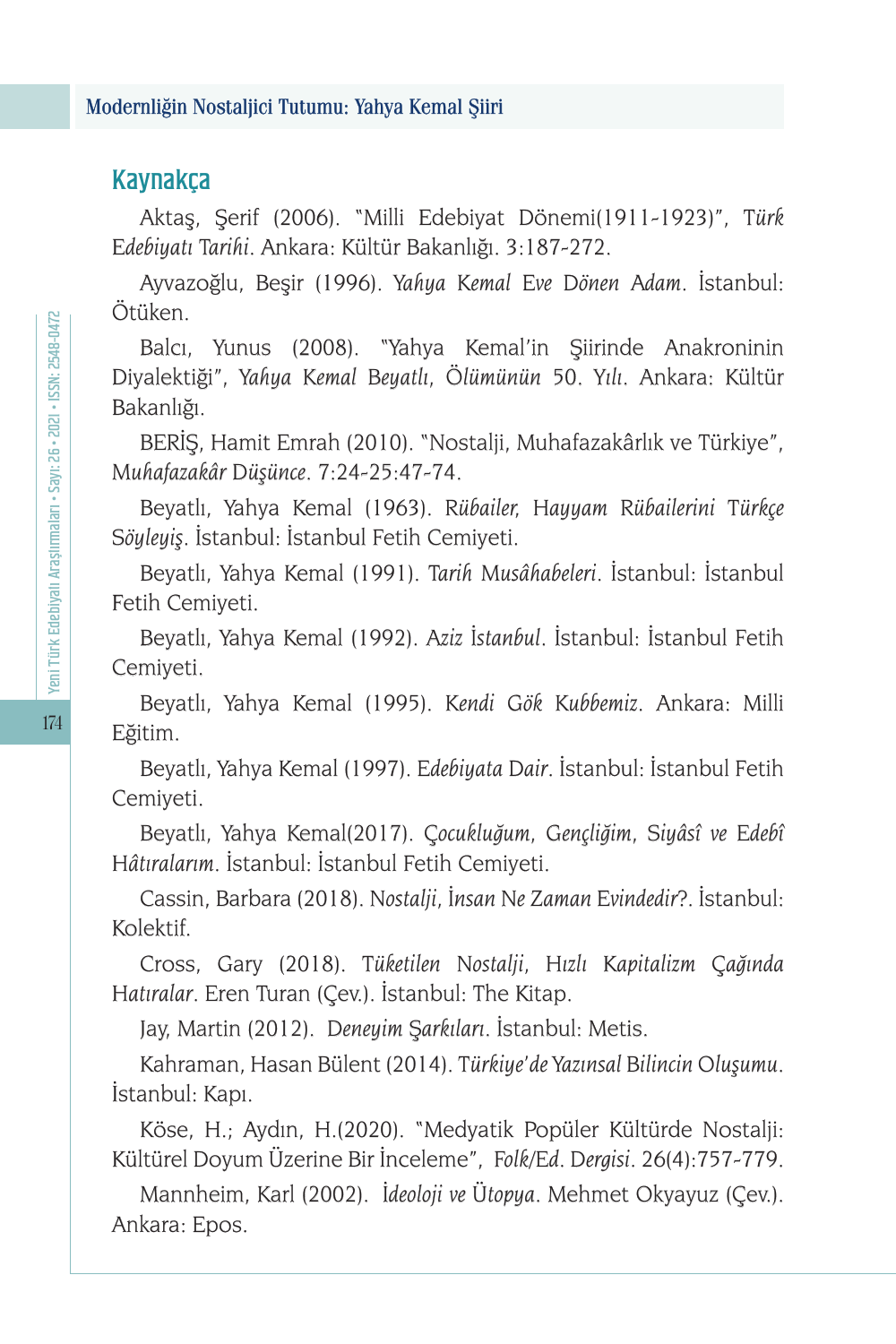Nisbet, Robert (2011). *Muhafazârlık*. Kudret Bülbül, M. Fatih Serenli (Çev.). Ankara: Kadim.

Öztok, Özlem (2020). *Ahmet Mithat Efendi'nin Romanlarında Doğu Nostaljisi*, (Yayımlanmamış Doktora Tezi). Eskişehir: Eskişehir Osmangazi Üniversitesi.

Samsakçı, Mehmet (2017). "Ne Müsâvâtı Ne Hürriyeti Ver" Yahya Kemal ve İktidar, *Türk Dili ve Edebiyatı Dergisi*. 57:57: 213-236.

Tanpınar, Ahmet Hamdi (1996). *Yaşadığım Gibi*. İstanbul: Dergâh.

Tanpınar, Ahmet Hamdi (2002). *Mücevherlerin Sırrı*. İstanbul: Yapı Kredi.

Teber, Serol (2002). *Tevfik Fikret'in Melankolik Dünyası, Aşiyan'daki Kâhin*. İstanbul: Okuyanus.

Tercüman, Çilem (2008). "Yahya Kemal'de Kadın". *Yahya Kemal Beyatlı, Ölümünün 50. Yılı*. Ankara: Kültür Bakanlığı. 272-293.

Tunç, Mustafa Şekip (1986). *Yaratıcı Tekamül*. Ankara: Milli Eğitim.

Turgut, Hasan (2019). "Janus'un İki Yüzü: Yahya Kemal", *Yeni Türk Edebiyatı Araştırmaları*. 11-21: 223-241.

Ümer, Engin (2019). "Nostalji Perdesi ve Geçmişi İcat Etmek", *Sinefilozofi Dergisi*. 2019 Özel Sayısı: 586-604.

Veysel Şahin (2016). "Yahya Kemal Şiirinin Simge Kurgusu ve Görüntü Düzeyleri", *Littera Turca, Journal of Turkish Language and Literature*. 2:4:101-116.

Yalçın, Fatih (2013) "Modern Bir Muhafazakâr: Yahya Kemal", *Muhafazakâr Düşünce*. 10: 37: 47-66.

Yetiş, Kazım (2006). *Yahya Kemal I Hayatı*. İstanbul: İstanbul Fetih Cemiyeti.

Baker, Stacey Menzel; Kennedy, Patricia F. (1994). "Death By Nostalgia: a Diagnosis of Context-Specific Cases", *European Advances in Consumer Research*. 21: 169-174. https://www.acrwebsite.org/ volumes/7580. (Erişim tarihi: 12.05.21)

Cheung, Wing- Yee etc. (2013). "Back to the Future: Nostalgia Increases Optimism", *Personality and Social Psychology*. 39: I.11: 1484-1496.